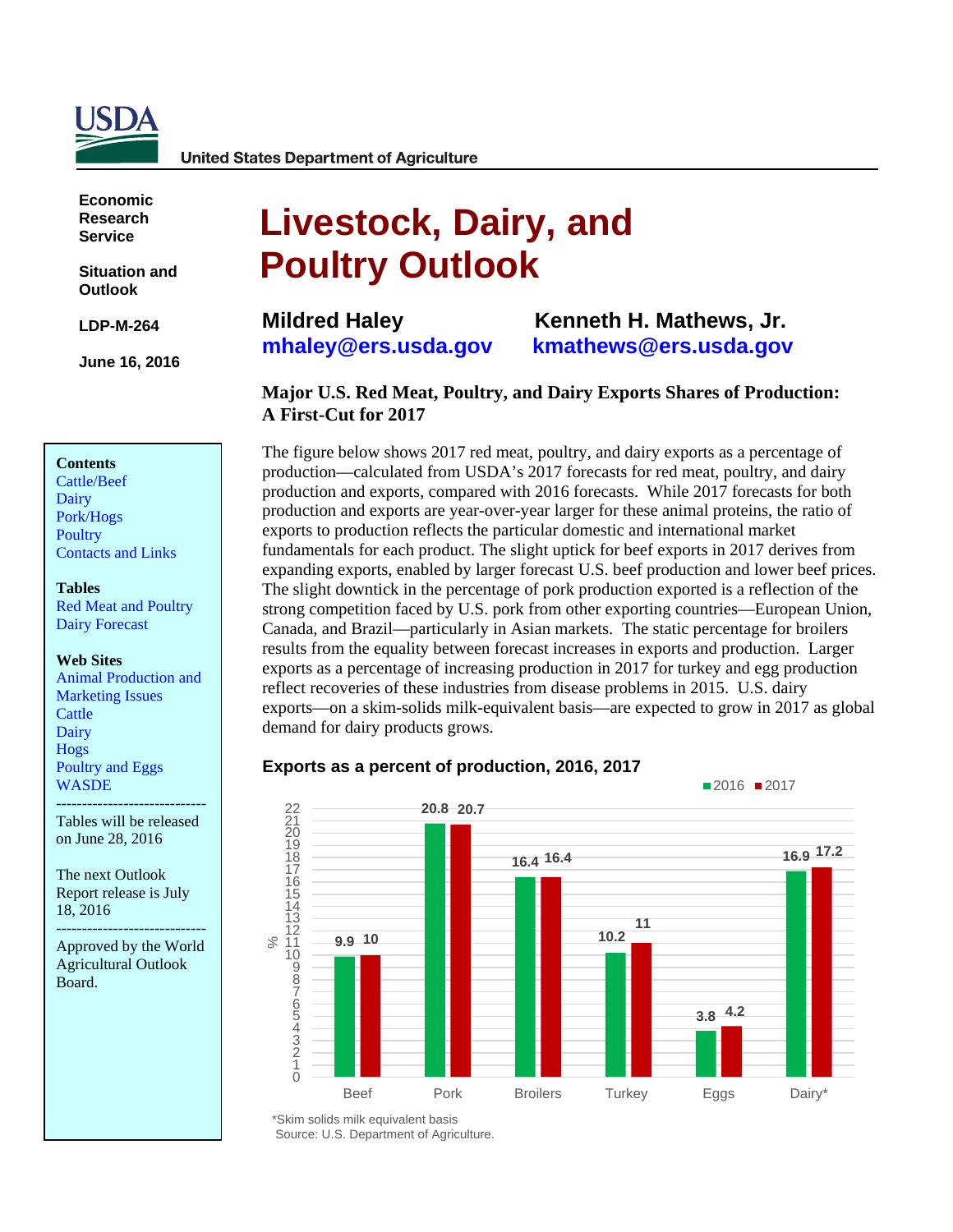**Cattle/Beef:** Placements during April were reported at 1.66 million head, up approximately 7 percent from the previous year, which suggests that cattle producers may have pulled a large portion of feeder cattle off wheat pasture and placed them in feedlots during April.

**Dairy:** With lower expected imports and continued high domestic demand, the 2016 all-milk price forecast is \$14.95-\$15.35 per hundredweight (cwt), an increase from \$14.60-\$15.10 per cwt forecast last month. The 2017 allmilk price forecast is \$15.25-\$16.25 per cwt, unchanged from last month.

**Pork\Hogs:** Pork production is expected to accelerate in the third quarter to about 6.2 billion pounds, a volume almost 3.5 percent higher than in the same period last year, with hog prices about 3 percent lower. April pork exports were lackluster at 430 million pounds; shipments to China/Hong Kong, however, were nearly double those of a year-ago.

**Poultry:** Higher expected costs for corn and soybeans will likely slow 2016 production increases for broilers, turkeys, and eggs. While broiler prices have seen some recovery this year, expected increases in feed costs may keep producer margins relatively weak. Egg prices, on the other hand, have seen significant 2016 declines in wholesale prices, indicating a poor outlook for producer margins.

Broiler and egg shipments in April 2015 remained down from a year ago, while turkey shipments experienced a year-over-year gain for the first time since January 2015. Broiler shipments totaled 541 million pounds, a decrease of 6 percent from a year earlier. April turkey shipments increased 9 percent from a year ago, totaling 46 million pounds, while egg and egg product exports totaled 23 million dozen, shell-egg equivalent, a 33-percent decrease from the previous April.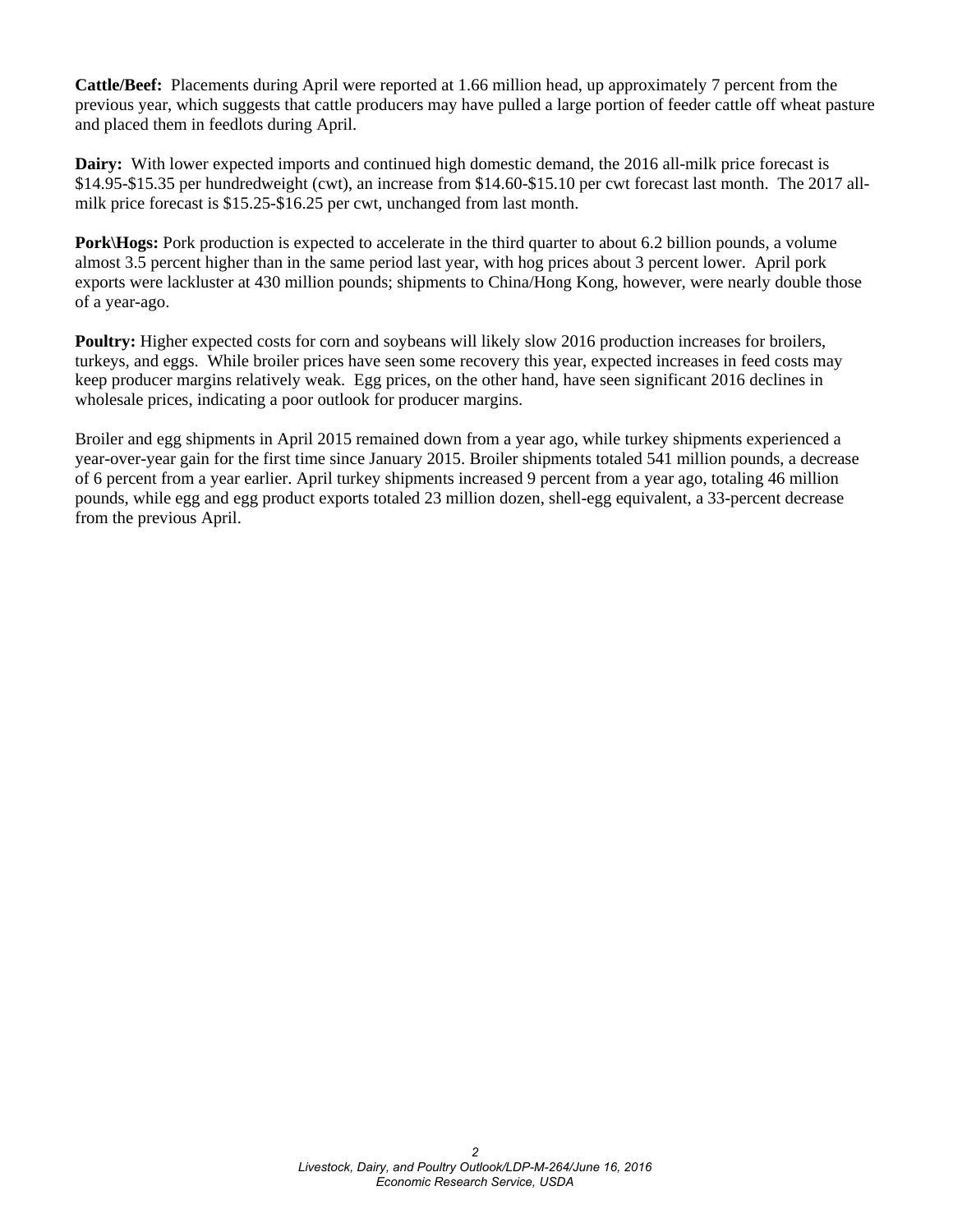### <span id="page-2-0"></span>**Cattle / Beef**

### *April Placements Larger Than Expected*

The most recent *Cattle on Feed* report showed placements of cattle in 1,000-plushead feedlots higher than the reported average of industry analysts' pre-report expectations. Placements during April were estimated at 1.66 million head, up approximately 7 percent over the previous year—likely as feeder cattle that remained on wheat pasture later than normal and were taken off pasture and placed into feedlots during April. It is estimated that on April 1, approximately 5 percent more feeder cattle were grazing outside of feedlots this year compared to 2015 [\(http://www.ers.usda.gov/datafiles/Livestock\\_Meat\\_Domestic\\_Data/Feeder\\_Cattle](http://www.ers.usda.gov/datafiles/Livestock_Meat_Domestic_Data/Feeder_Cattle_Supplies_Outside_Feedlots/FeederCattleSuppliesOutsideFeedlots.xls) [\\_Supplies\\_Outside\\_Feedlots/FeederCattleSuppliesOutsideFeedlots.xls\)](http://www.ers.usda.gov/datafiles/Livestock_Meat_Domestic_Data/Feeder_Cattle_Supplies_Outside_Feedlots/FeederCattleSuppliesOutsideFeedlots.xls). The April *Cattle on Feed* report showed cattle placed at weights heavier than 800 pounds up by approximately 12 percent year over year. Due to favorable grazing conditions this year, it is very likely that the trend of heavier placement weights could continue.

Conversely, feedlot operators marketed approximately 1.66 million head, up 1 percent over last year, despite 1 less marketing day. It appears that feedlot owners are becoming more current concerning the pace of marketings, implying shorter on-feed periods and lighter than expected finishing weights. However, another factor that has the potential to affect the length of feeding periods, and subsequently marketings, is feed-input costs, such as for corn. Feed grain markets have rallied in recent weeks, and undoubtedly rising corn prices would result in feedlot operators paring back the number of days cattle would be held on feed in order to minimize feeding costs.

### *Beef Production Revised Lower on Lighter Carcass Weights*



**Weekly Federally Inspected Cattle Dressed Weights**

Source: United States Department of Agriculture , Agricultural Marketing Service.

*3 Livestock, Dairy, and Poultry Outlook/LDP-M-264/June 16, 2016 Economic Research Service, USDA*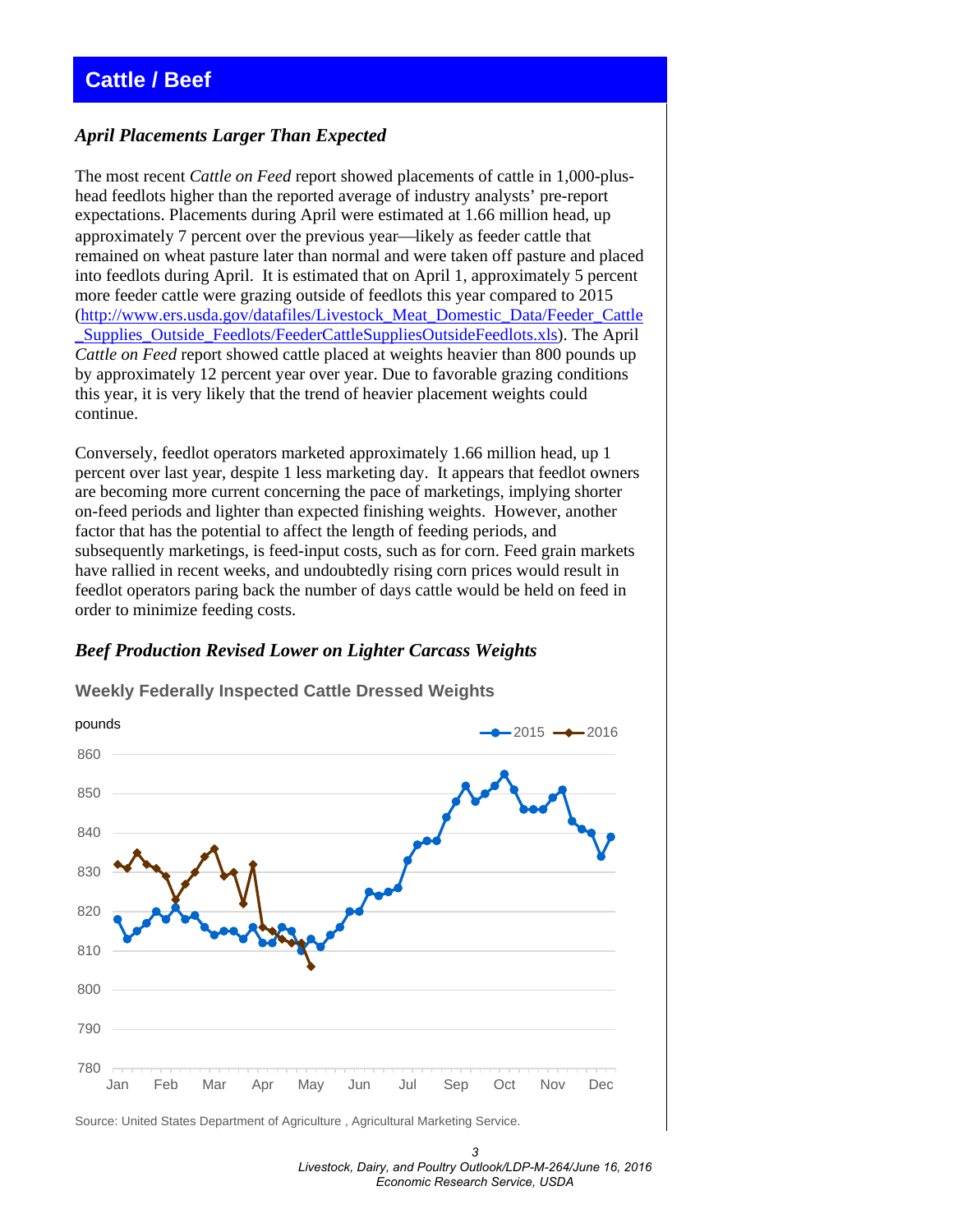According to the AMS weekly slaughter data, average dressed weights remain on a downward trend. For the week ending May 28th, cattle dressed weights were reported at 806 pounds, down 6 pounds from the previous week and 7 pounds below last year. Commercial beef production forecasts for the second quarter of 2016 were lowered approximately 90 pounds as the increased pace of marketings implies cattle coming out of feedlots at lighter weights. Commercial beef production for the third and fourth quarters were also reduced 30 and 15 million pounds, respectively, on expectations of lighter cattle weights due to the higher feeding costs. Nonetheless, the current forecast for total commercial beef production in 2016 is expected to remain approximately 4 percent higher than 2015 at 24.7 billion pounds. Commercial beef production in 2017 is projected to reach 25.8 billion pounds, up over 4 percent relative to 2016.

### *Beef Exports Lackluster Through April, Imports Continue To Decline*

U.S. beef exports through April were 723 pounds, fractionally lower than the same period last year. Beef exports to Japan, South Korea, and Hong Kong weakened during April, and shipments to Canada have remained consistently weak during the first 4 months. Through April, beef exports to Canada were down 8 percent. Hong Kong remains a wild card going forward, as export sales have slowed in recent weeks. Mexico remains a strong market for U.S. beef exports, and the expectation of lower wholesale prices during the second half of the year could bolster additional demand. Second-quarter beef exports were revised 15 million pounds lower on lackluster demand from major trading partners, but a good recovery in demand for U.S. beef is expected during the second half of the year. Limited supplies of Australian beef should work to the advantage of the U.S., shifting demand for high-quality beef to U.S. suppliers. U.S. beef exports for 2016 are forecast at 2.4 billion pounds, up 8 percent from last year.

Through April, U.S. beef imports have declined considerably as the volume of beef shipped from Oceania, Nicaragua, Brazil, and Uruguay more than offsets increases from both Canada and Mexico. For 2016, Australian cattle slaughter and beef production are expected to remain sharply lower than the previous year, significantly reducing the volume of beef available for export and thus limiting U.S. imports during the year. U.S. beef imports for 2016 are forecast at nearly 2.9 billion pounds, down about 14 percent relative to 2015.

Author: Seanicaa Edwards, [seanicaa.edwards@ers.usda.gov](mailto:seanicaa.edwards@ers.usda.gov)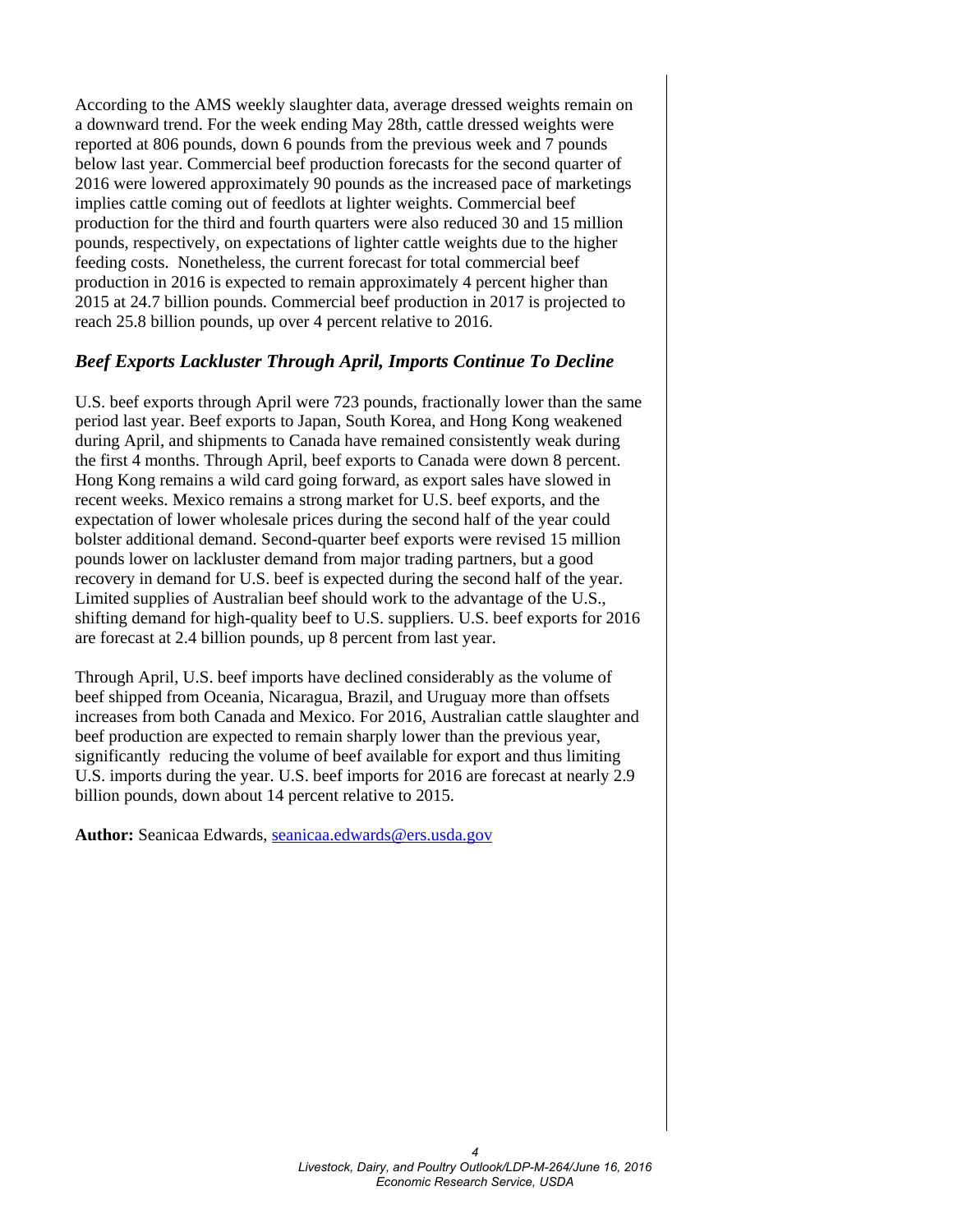### <span id="page-4-0"></span>**Dairy**

### *Recent Developments in Dairy Markets*

On a milk-fat milk equivalent basis, dairy imports fell by 215 million pounds from March to April. This follows smaller monthly declines from the peak of 809 million pounds in January. On a skim-solids milk-equivalent basis, the decline in imports was smaller, 71 million pounds. Imports of butterfat products fell considerably from March to April. For the same 2 months, exports fell by 94 million pounds on a milk-fat basis but rose by 291 million pounds on a skim-solids basis. Notably, while exports of whole milk powder and dry whey increased, exports of butterfat products, cheese, and lactose decreased.





Sources: U.S. Department of Commerce Bureau of the Census and USDA Economic Research Service calculations.

### **U.S. exports of dairy products, milk equivalent bases**



Sources: U.S. Department of Commerce Bureau of the Census and USDA Economic Research Service calculations.

*<sup>5</sup>  Livestock, Dairy, and Poultry Outlook/LDP-M-264/June 16, 2016 Economic Research Service, USDA*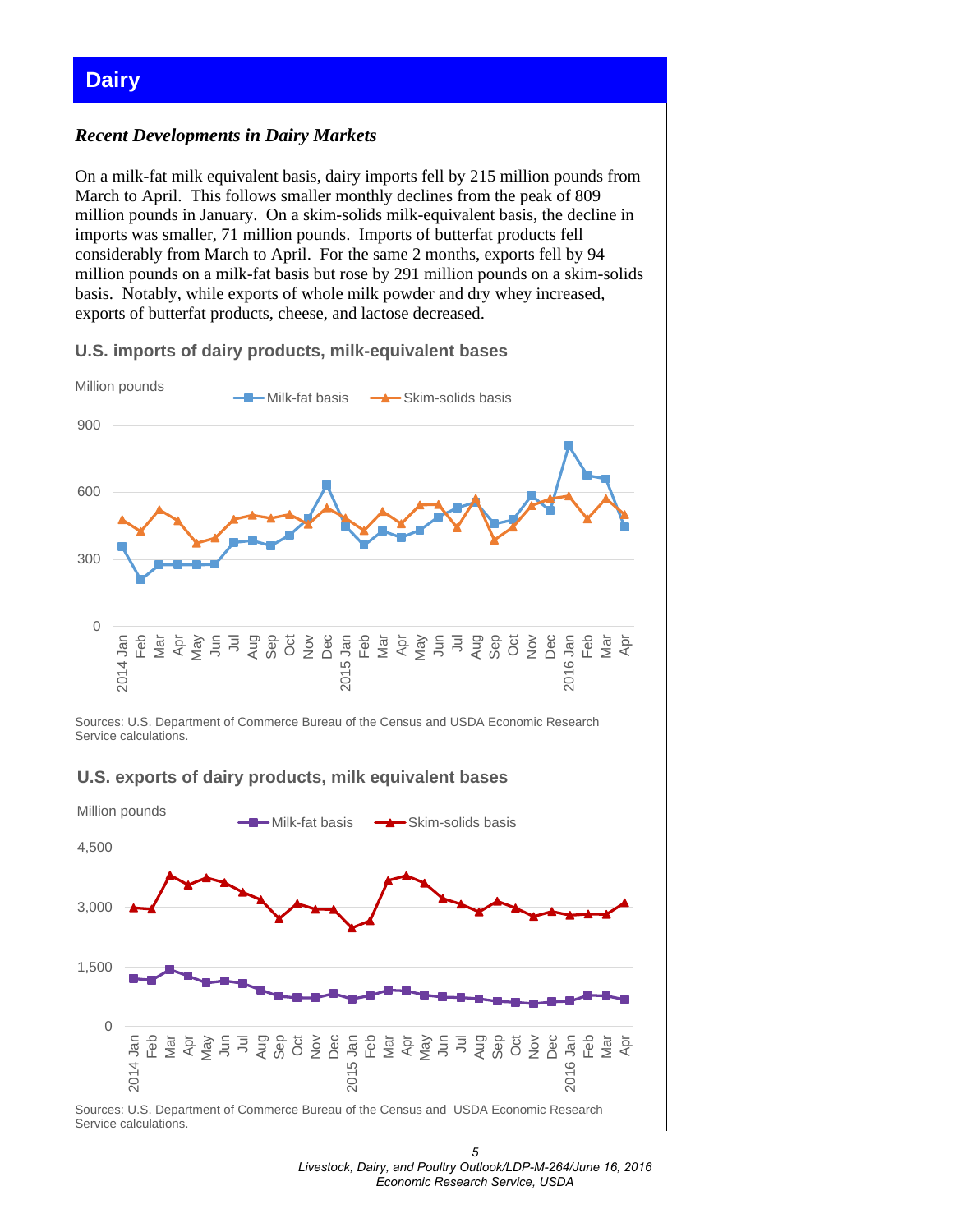Milk production continued to grow in April, totaling 18.0 billion pounds, 1.2 percent higher than April 2015. Milk per cow averaged 1,929 pounds for April, 20 pounds above April 2015. Milk cows were 9.331 million head, 15 thousand more than April 2015 and 4 thousand head more than March 2016. The gap between the growing milk supply and total disappearance (domestic use and exports) on a milk-fat basis has remained relatively high, resulting in an inventory accumulation. Butter and cheese stocks in April were 28.3 percent and 11.8 percent higher than April 2015, respectively.

### **U.S. milk cows**



Source: USDA National Agricultural Statistics Service.

For May, the largest price changes reported in the USDA *National Dairy Products Sales Report* (NDPSR) were for cheese and nonfat dry milk (NDM). From the week ending May 7 to the week ending May 28, prices for 40-pound cheddar cheese blocks and 500-pound cheddar cheese barrels (adjusted to 38 percent moisture) fell by \$0.108 and \$0.076 per pound, respectively. For the same weeks, the NDM price increased by \$0.039 per pound. Although the NDPSR butter price remained relatively stable over the period, the Chicago Mercantile Exchange (CME) butter spot price rose by \$0.043 per pound from the week ending May 6 to the week ending June 3. In contrast to the downward NDPSR price direction for cheese, CME prices for cheese rose in May. For the weeks ending May 6 to June 3, spot prices for CME cheddar cheese 40-pound blocks and 500-pound barrels rose by \$0.065 and \$0.078 per pound, respectively. NDPSR prices are highly correlated with CME prices of the previous week for butter and the previous 2 weeks for cheese.

### *Outlook for Feed Prices*

Feed price forecasts for 2015/2016 and 2016/17 have been raised significantly. The 2015/16 corn price forecast is \$3.60-\$3.80 per bushel, up \$0.10 at the midpoint from last month's forecast. The 2016/17 corn price forecast is \$3.20- \$3.80 per bushel, up \$0.15 at the midpoint. The estimated 2015/16 soybean meal price is \$335 per short ton, up \$25. The 2016/17 soybean meal price forecast is \$320-\$360 per short ton, up \$20 at the midpoint. The national average price for alfalfa hay increased from \$144 per short ton in March to \$153 in April.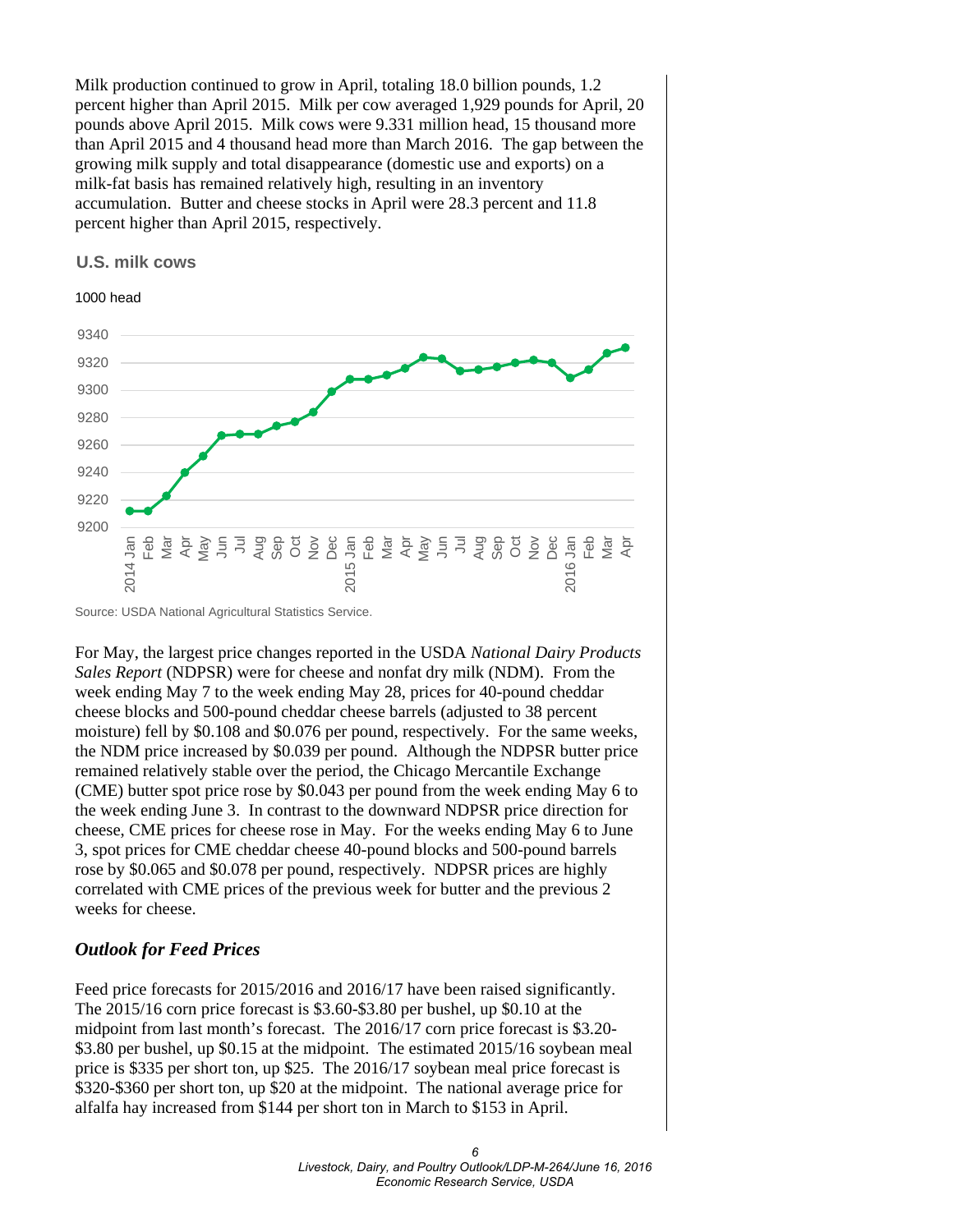### *Dairy Forecasts for 2016*

Recent data suggest a larger supply of milk cows for 2016 than forecast last month; accordingly, the milk cow forecast has been increased to 9.325 million head, 5 thousand more than forecast last month. The milk per cow forecast is unchanged. With milk cow numbers higher than expected, the forecast for milk production for the year has been increased from 212.4 to 212.6 billion pounds.

With lower expectations for imports of butterfat products and cheese, the forecast for imports on a milk-fat basis has been reduced from 7.7 to 6.8 billion pounds. With the decrease in expected imports and the increase in expected milk production, the net effect for the total supply on a milk-fat basis is a reduction of 0.7 billion pounds. Exports on a milk-fat basis are lowered from 8.9 to 8.5 billion pounds based on recent export data. The forecast for domestic use on a milk-fat basis has been lowered by 0.5 billion pounds but remains relatively high, 3.8 percent over 2015. Ending stocks on a milk-fat basis are raised to 13.1 billion pounds.

Smaller changes have been made to the 2016 outlook on a skim-solids basis. Imports are unchanged from last month, at 6.4 billion pounds. The export forecast has been lowered by 0.2 billion pounds based on lower expected exports of nonfat dry milk, cheese, and lactose. The domestic commercial-use forecast on a skimsolids basis has been raised by 0.2 billion pounds. Ending commercial stock forecasts are raised from 14.1 to 14.3 billion pounds due to recent high stock levels and the higher forecast for milk production.

Based on recent strength in CME butter prices and lower expected total supply on a milk-fat basis due to lower imports, the butter price forecast for 2016 is raised to \$2.050-\$2.120 per pound. Based on recent price data, the forecast for the 2016 NDM price has been raised to \$0.760-\$0.800 per pound. With higher prices for butter and NDM, more milk is expected to move to butter and powder production, tightening the milk supply for cheese. Based on the expected change in milk allocation, lower expected cheese imports, and the recent strength of CME prices, the 2016 cheese price forecast has been raised to \$1.475-\$1.515 per pound. The whey price forecast is \$0.240-\$0.260 per pound, unchanged from last month at the midpoint of the range.

Given the higher forecasts for butter, NDM and cheese, the Class III and Class IV prices are raised to \$13.40-\$13.80 per cwt and \$13.15-\$13.65, respectively. The all milk price is raised accordingly to \$14.95-\$15.35 per cwt, an increase from \$14.60-\$15.10 per cwt forecast last month.

### *Dairy Forecasts for 2017*

With a more gradual decline in cow numbers expected for 2017, the milk production forecast for 2017 is increased from 215.2 billion pounds to 215.3 billion pounds. However, the impact of higher expected feed prices on producer margins during 2016 is expected to temper the increase in milk production.

On a milk-fat basis, imports and export forecasts are both reduced for 2017, by 0.3 billion pounds and 0.4 billion pounds, respectively. The domestic commercial use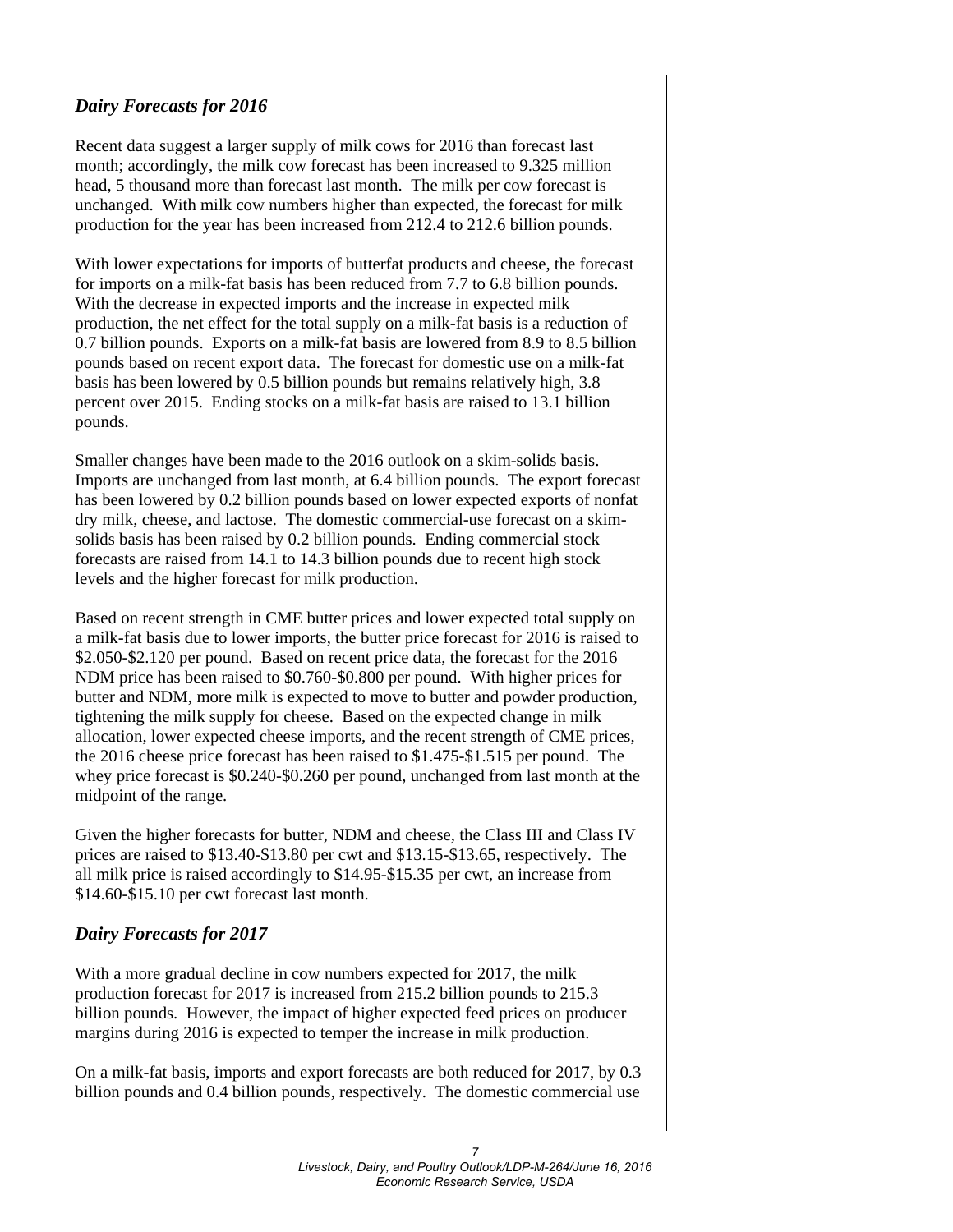forecast on a milk-fat basis has been raised by 0.2 billion pounds. The forecast for ending stocks has been raised by 0.2 billion pounds.

The annual forecast for imports on a skim-solids basis is unchanged at 6.2 billion pounds. The forecast for skim-solids basis exports, however, is reduced by 0.5 billion pounds, to 37.1 billion pounds. Domestic commercial use on a skim-solids basis is forecast at 183.7 billion pounds, 0.5 billion pounds higher. Ending stocks have been raised to 14.0 billion pounds, 0.3 billion pounds higher.

The 2017 price forecasts for butter, NDM, and whey remain unchanged from last month at \$1.880-2.010, \$0.855-0.925, and \$0.255-0.285 per pound, respectively. With slightly higher milk production and higher beginning stock levels for 2017, the cheese price forecast has been reduced slightly in the first half of the year, resulting in an annual forecast of \$1.535-1.635 per pound.

With the lower cheese price, the Class III price has been lowered to \$14.00-15.00 for the year. The 2017 Class IV milk price and the all-milk price forecasts are unchanged from last month, at \$13.15-\$14.25 and \$15.25-\$16.25 per cwt, respectively.

#### **Authors:**

Jerry Cessna, [jgcessna@ers.usda.gov](mailto:jgcessna@ers.usda.gov) Jonathan Law, [jonathan.law@ers.usda.gov](mailto:jonathan.law@ers.usda.gov)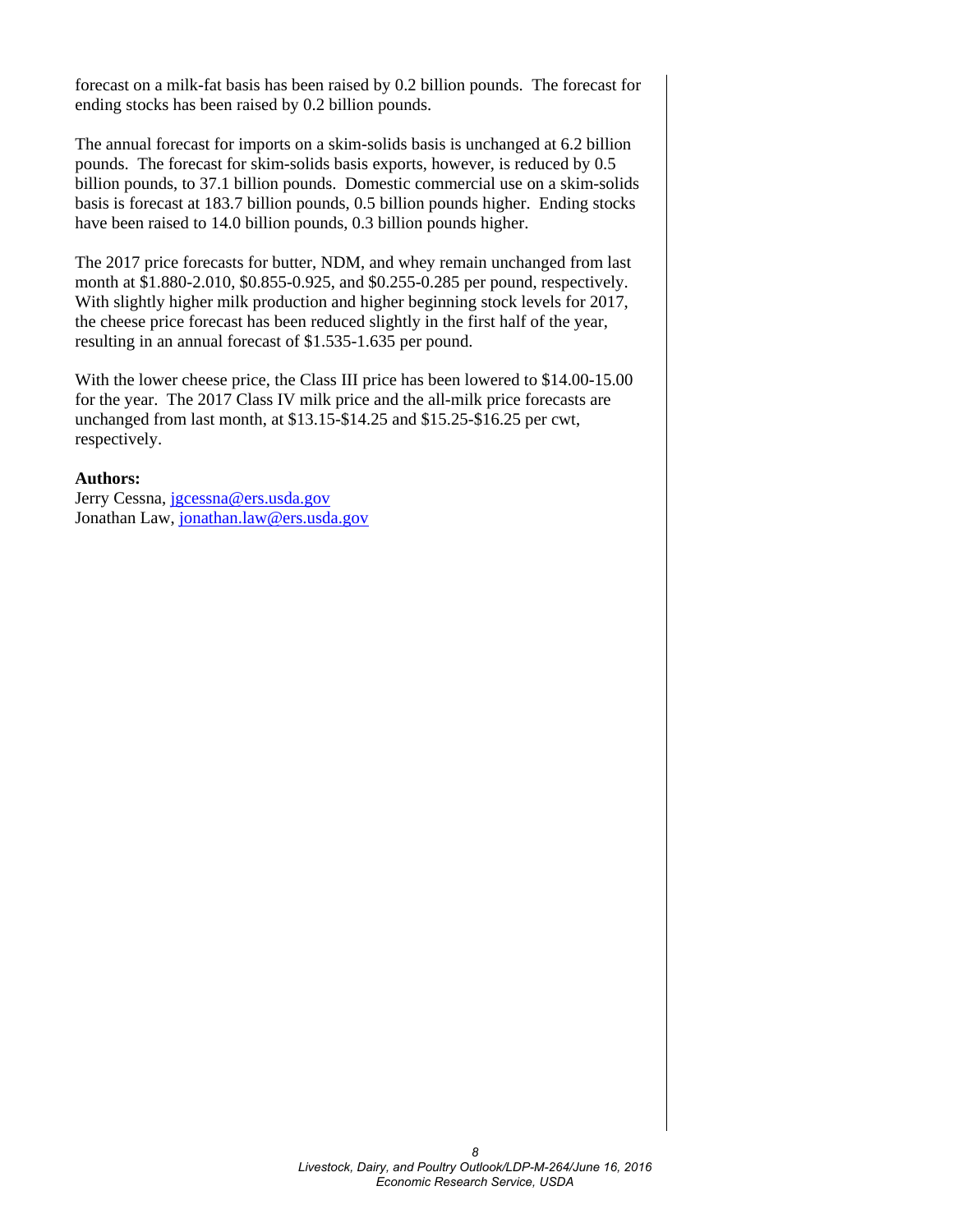### <span id="page-8-0"></span>**Pork / Hogs**

### *Second-Quarter Pork Production Likely To End Slightly Higher Than a Year Ago*

Second-quarter U.S. commercial pork production is expected to be almost 6 billion pounds, about 1 percent above a year ago. Higher production derives from both slightly higher slaughter numbers and average dressed weights. Production is expected to accelerate in the third quarter, reaching about 6.2 billion pounds, 3.5 percent higher than a year ago.

Prices of live equivalent 51-52 percent lean hogs will likely finish the second quarter averaging \$53-\$54 per cwt, about 1 percent above a year ago. For the July-September quarter, prices are expected to average \$52-\$54 per cwt, almost 3 percent lower than in the third quarter last year.

USDA will release the *Quarterly Hogs and Pigs* report on June 24, 2016. The report will detail June 1 inventories and March-May farrowings and pig crops, as well as producer farrowing intentions for the June-August, and September-November quarters.

### *U.S. Exports Lower in April*

U.S. pork exports in April were 430 million pounds, 11 percent lower than in 2015. The year-over-year reduction in April came despite depreciation of the U.S. dollar against the currencies of major foreign buyers of U.S. pork. The currencies of Japan, Canada, and South Korea appreciated 3 percent against the U.S. dollar in April relative to March. The Australian dollar appreciated 2 percent against the U.S. dollar, and the Mexican peso 1 percent.

One factor that may explain part of the shortfall in April relative to April 2015 was the resolution of labor issues that hampered U.S. exports from leaving West Coast ports last year. Work slowdowns by West Coast dock personnel largely shut down U.S. pork exports for most of the first quarter of 2015. While cargo flows restarted in mid-March, it is possible that pork ordered earlier in the year finally shipped in the weeks that followed the re-starting of exports. This hypothesis is supported by export data to South Korea, Australia, and Japan, countries whose shipments were likely affected by the U.S. labor problems. April 2015 exports to these countries were unusually large. U.S. exports to South Korea in April 2015 were 43 percent higher than a year earlier; exports to Australia were 33 percent higher. April 2015 shipments to Japan, at 143 million pounds, were the highest on record. It is likely that U.S. shipments to Asian customers surged in April 2015, setting the bar" unusually high for comparisons in later years. This appears to be the case for pork exports in April 2016.

Exports to China\Hong Kong were an unambiguous bright spot in April, however. At 74 million pounds, shipments were almost double the volume of those in April 2015. According to the Global Trade Atlas, Chinese pork imports from all sources through April 2016 were more than 892 million pounds, almost double of those over the same period last year. Strong Chinese imports have been prompted by very high pork prices, brought about by low producer returns and subsequent breeding herd reductions. There is anecdotal evidence that environmental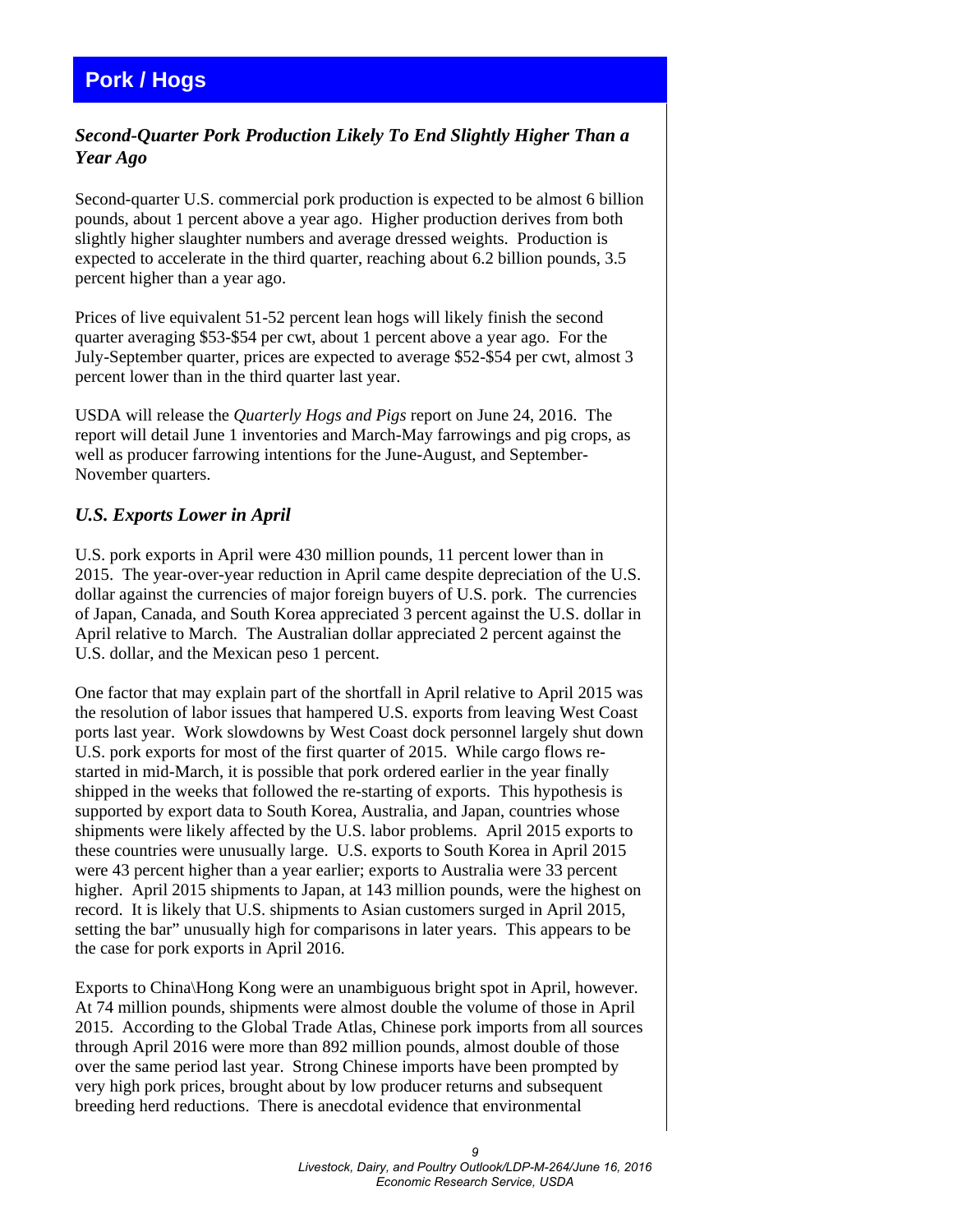restrictions, in particular, could be hampering pork industry expansion. While it is almost certain that the Chinese pork industry will gear up productive capacity at some point, Chinese prices for feeder pigs and live slaughter hogs do not appear to have yet topped out, implying that strong Chinese import demand is likely to persist at least through this year.

**China: weekly price of 40-lb feeder pig, Jan. 2015-June 1, 2016**



Source: China Ministry of Agriculture.

### **China: weekly live hog prices, Jan. 2015- June 1, 2016**



Source: China Ministry of Agriculture.

U.S. pork exports are expected to be 1.3 billion pounds in the second quarter of 2016 and 5.2 billion pounds for the year in total. A summary of exports, unit values and export shares of the 10 largest foreign destinations for U.S. pork in April 2016 compared with April 2015 is included below.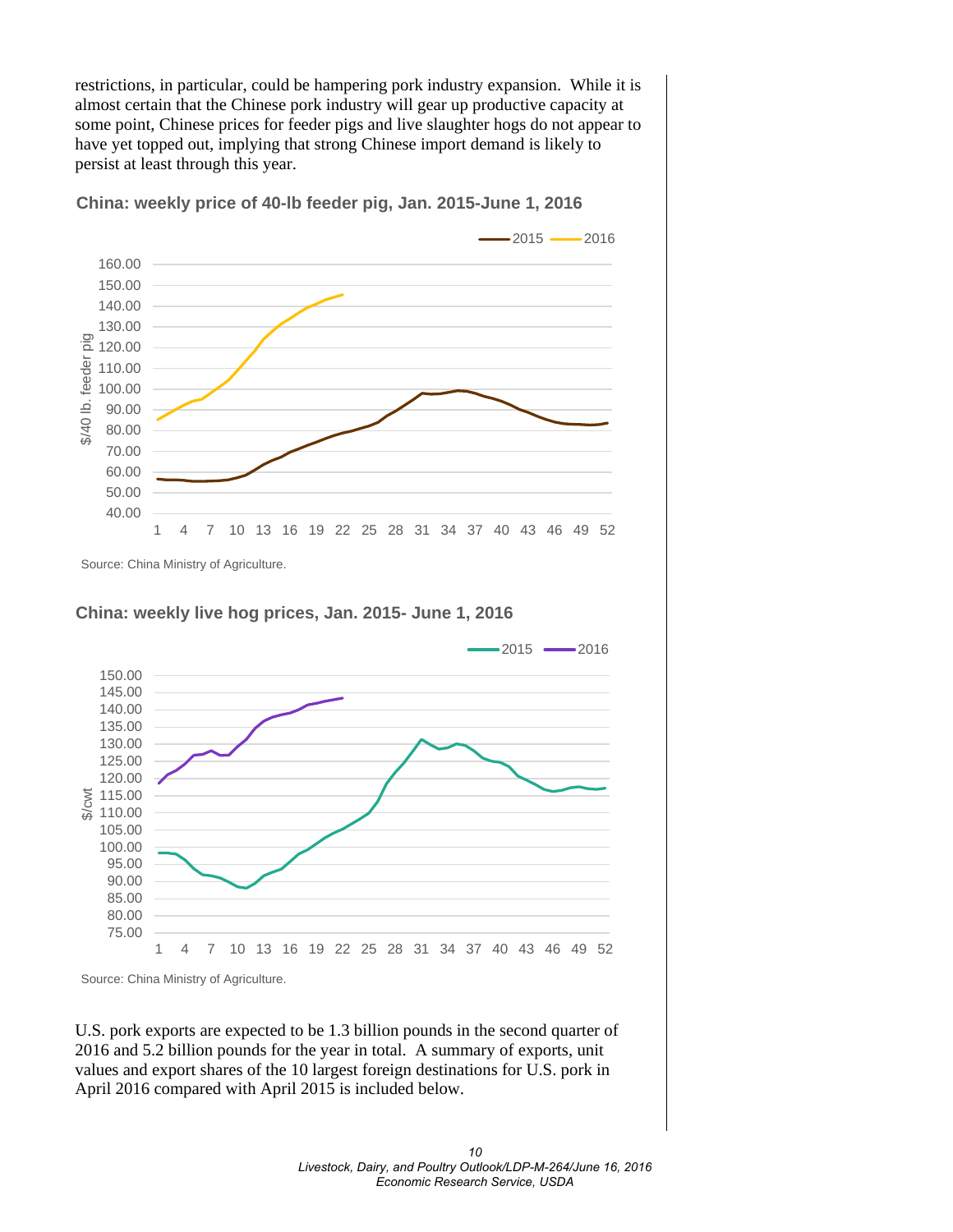**Volumes, unit values, and trade shares of U.S. pork exports to the 10 largest foreign destinations**

### **April 2015 and April 2016**

|    | Country                    | <b>Exports</b>    | <b>Exports</b>    | % change          | Unit value value | Unit<br>April | share share<br>April | Trade Trade<br>April |  |
|----|----------------------------|-------------------|-------------------|-------------------|------------------|---------------|----------------------|----------------------|--|
|    |                            | <b>April 2016</b> | <b>April 2015</b> |                   | April 2016 2015  |               | 2016                 | 2015                 |  |
|    |                            | (mil. lbs)        | (mil. lbs)        | (2016/2015) \$/lb |                  | \$/lb         | %                    | %                    |  |
|    |                            |                   |                   |                   |                  |               |                      |                      |  |
|    | World                      | 430               | 483               | $-11$             | 0.98             | 0.99          |                      |                      |  |
| 1  | <b>Mexico</b>              | 115               | 123               | -6                | 0.72             | 0.66          | 26.9                 | 25.4                 |  |
| 2  | Japan<br><b>China\Hong</b> | 103               | 143               | $-28$             | 1.26             | 1.18          | 23.9                 | 29.6                 |  |
| 3  | Kong                       | 74                | 38                | 95                | 0.67             | 0.77          | 17.1                 | 7.8                  |  |
| 4  | Canada<br><b>South</b>     | 42                | 40                | 5                 | 1.92             | 1.91          | 9.7                  | 8.2                  |  |
| 5  | Korea                      | 36                | 68                | $-46$             | 0.86             | 0.89          | 8.5                  | 14.0                 |  |
| 6  | <b>Australia</b>           | 14                | 21                | -31               | 0.89             | 0.89          | 3.3                  | 4.3                  |  |
| 7  | Colombia<br>Dominican      | 8                 | 10                | -24               | 0.74             | 0.87          | 1.7                  | 2.0                  |  |
| 8  | <b>Republic</b>            | 7                 | 7                 | -8                | 0.67             | 0.78          | 1.6                  | 1.5                  |  |
| 9  | <b>Honduras</b>            | 6                 | 5                 | 21                | 0.63             | 0.65          | 1.5                  | 1.1                  |  |
| 10 | Guatemala                  | 3                 | 3                 | 8                 | 0.84             | 0.85          | 0.8                  | 0.6                  |  |

Source: U.S. Department of Agriculture.

### **Author:**

Mildred Haley, [mhaley@ers.usda.gov](mailto:mhaley@ers.usda.gov)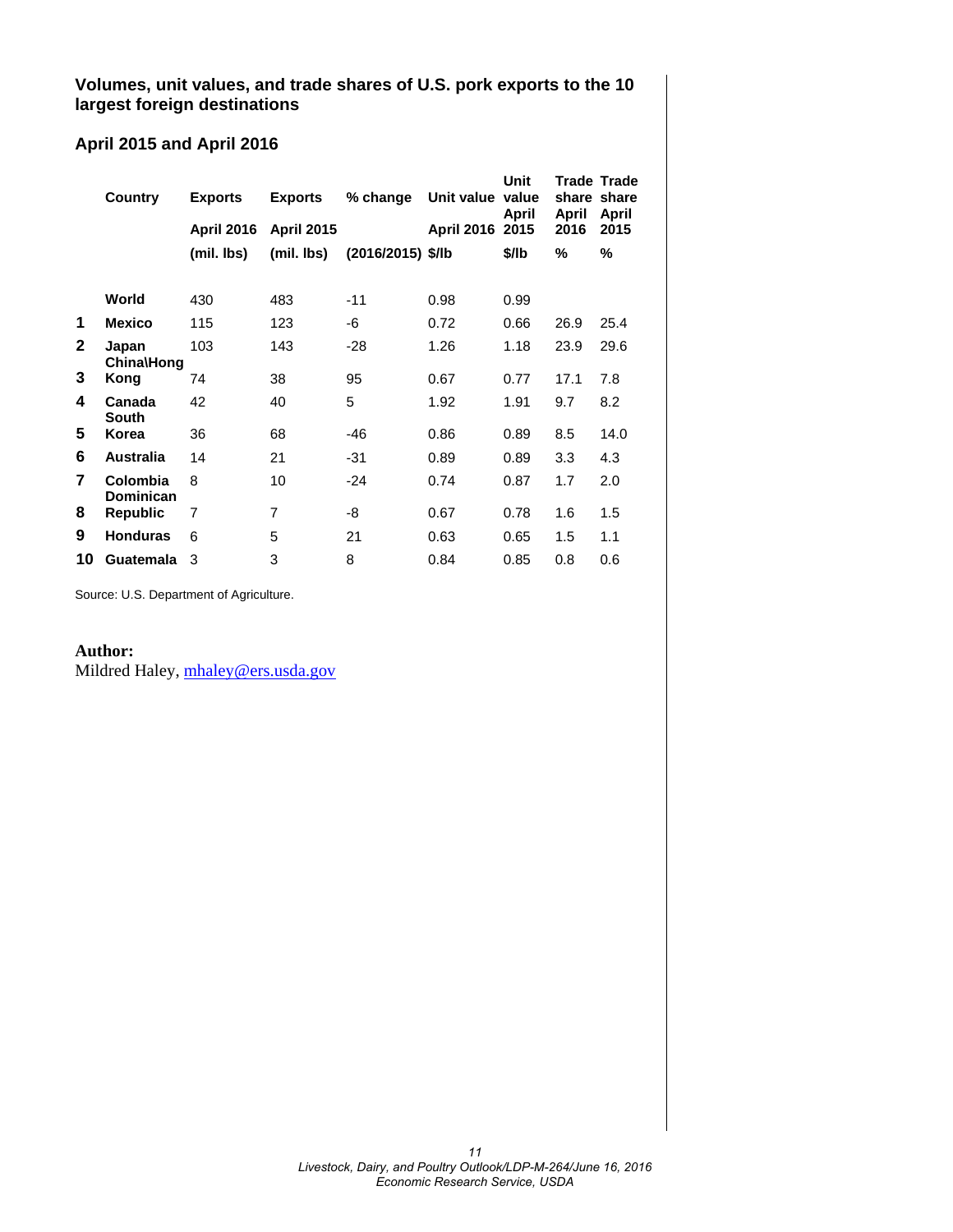### <span id="page-11-0"></span>**Poultry**

### *Broiler Feed Costs Expected To Outpace Broiler Prices*

Preliminary production data for broilers in May was stronger than expected, and official April data was 3.2 percent higher than in 2015 after adjusting for slaughter days. This led the second quarter forecast to be revised up by 25 million pounds.

Average live weight at slaughter hit a historical high in April once again; however, year-to-date growth in average live weight is slower than the previous 2 years (figure below). Tepid growth of broiler eggs in incubators is also likely to continue, currently under 0.4 percent growth on a year-to-date basis. This trend may continue as feed costs in 2015/16 and 2016/17 are not expected to decline as much as previously forecast and broiler prices are expected to remain relatively weak. Therefore, production forecasts for the third and fourth quarters were lowered 25 million pounds and were lowered 10 million pounds for the first quarter of 2017.



**Growth in average live weight at slaughter, year to date\***

Source: National Agricultural Statistical Service (USDA). \*Note: Calculation uses year-to-date sums of total poundage/headcount.

Weekly May prices for whole birds at wholesale were up to the highest level of the year, according to the national composite figure. Coupled with slower forecast growth in production, the whole broiler price forecast was raised to average \$0.88- \$0.91 for 2016, and raised to \$0.85-0.93 for 2017.

The recent upward trend for whole birds follows a seasonal pattern of typically higher prices, but seasonal trends have not affected breast meat very strongly. Prices for boneless skinless breasts at wholesale have performed poorly all year and were back below \$1.14 per pound on the Northeast market for the week ending June 4. One likely reason is that breast meat stocks have been well above year-earlier levels thus far this year, with month-ending data for April showing stocks increased counterseasonally to a record 186.5 million pounds. While leg quarter prices do not typically follow a strongly seasonal pattern, they had been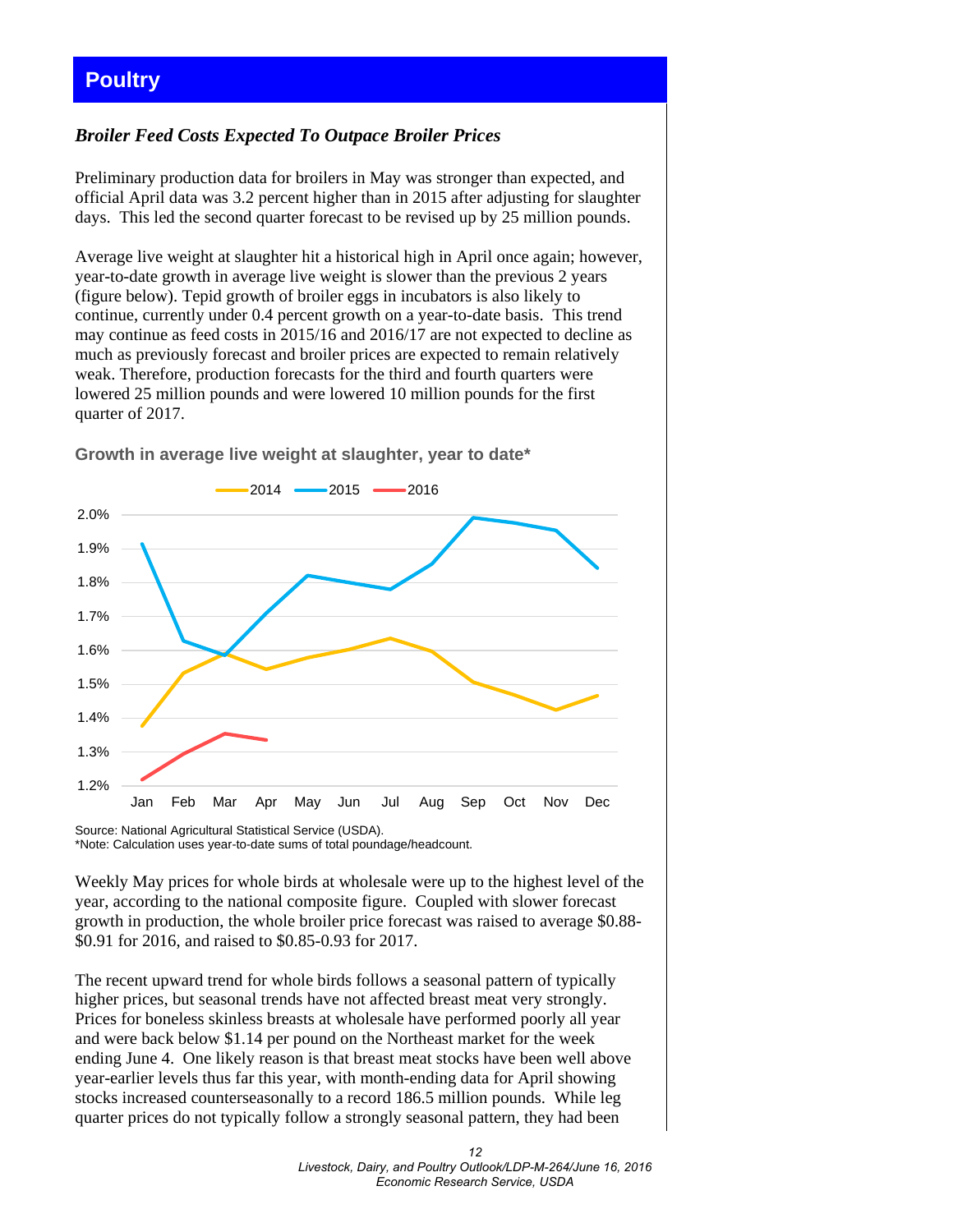recovering from 2015 lows before plateauing in May, particularly in the Northeast market. This coincided with the first increase in month-ending data for leg quarter stocks since September, a fairly marginal increase nonetheless. Stocks of all broiler meat also reversed a recent downward trend, as April 30 stocks were higher than the previous month. This led to an upward revision of 2016 ending stocks to 695 million pounds.

### *Turkey Production in April Down 2 Percent*

Turkey meat production in April was 485 million pounds, down 2 percent from the previous year. The decrease in turkey meat production was the result of a 4 percent drop in the number of birds slaughtered compared to the previous year, which in turn reflects 1 less slaughter day this year. This decline was partially offset by a 1-percent rise in the average live weight of birds at slaughter. In April, the number of birds slaughtered was 19.4 million. The decrease in turkey production in April, along with low poult placements at the end of 2015, have caused the production forecast for second-quarter 2015 to be lowered by 15 million pounds. In addition, increases in the forecast prices for corn and soybean meal have led to a reduction of 25 million pounds in the production forecast for fourth-quarter 2016 and a 10-million-pound reduction for first-quarter 2017.

The most recent turkey hatchery data shows that the number of eggs placed in incubators as of the first of May totaled 28.2 million eggs, an increase of 5 percent from the previous year, but down slightly from the levels of May 2014. This is only the second consecutive month with year-over-year growth in eggs in incubators after negative growth for the previous 11 months. The number of eggs in incubators is expected to show year-over-year gains for most of the rest of 2016 in comparison to the HPAI-impacted levels of 2015. In April the number of poults placed for growout was 23.2 million, an increase of 6 percent from a year earlier. As with eggs in incubators, poults placed are expected to show year-over-year gains for most of the remainder of 2015.

Higher turkey production in April, along with relatively low exports, combined to push cold storage holdings to about the same level of a year earlier. Overall turkey stocks at the end of April totaled 397 million pounds, up less than 1 percent from the previous year. The small change in cold storage holdings was due to lower stocks for whole birds and higher stocks for other turkey products. Stocks of whole birds totaled 181 million pounds, a decline from a year earlier of 17 percent. Almost all whole turkeys are sold domestically, and the market for these birds was not impacted greatly by trade restrictions related to HPAI. However, cold storage holdings of other turkey parts have been more heavily impacted by trade restrictions, and these totaled 217 million pounds, an increase of 22 percent from the previous year. Gains in cold storage holdings of breast meat, mechanically deboned meat, and products in the "other" category were the primary contributors to the increase in cold storage holdings of turkey parts. With a forecast of higher turkey meat production for the remainder of 2016 and turkey exports still well below levels of earlier years, the forecast for the second through the fourth quarters is for cold storage holdings to be higher than the previous year. However, with the reduction to fourth-quarter 2016 production, ending stock levels for 2016 were lowered by 10 million pounds to 240 million pounds, still a 19-percent increase from the previous year.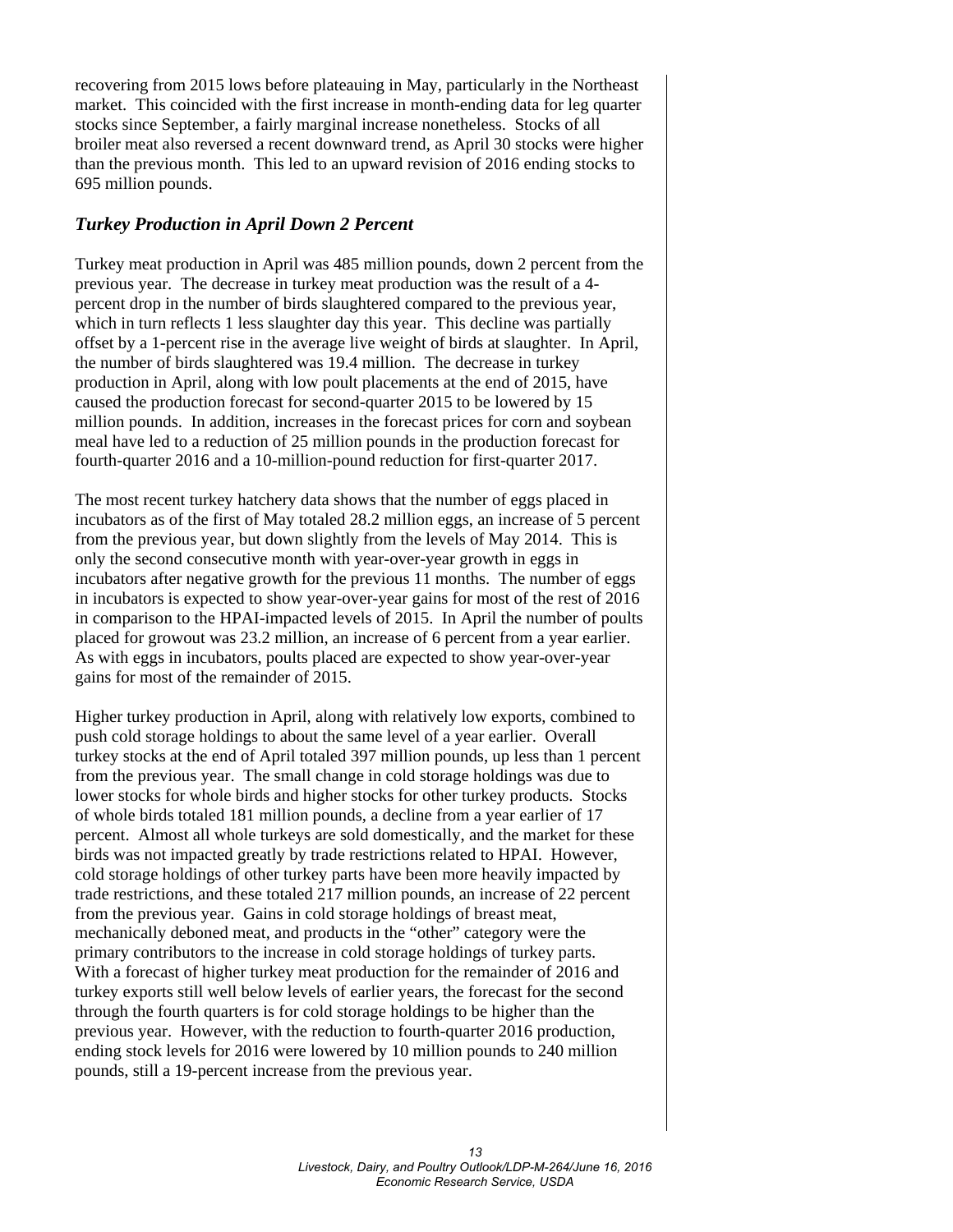Prices for whole turkeys and turkey parts have closely followed the changes n their cold storage holdings. Selling mostly to the domestic market and with lower production resulting in significantly lower cold storage holdings, prices of whole birds are up from the previous year. In May, prices for whole frozen hens averaged \$1.16 per pound 7 percent higher than a year earlier. Whole bird prices are expected to remain higher than a year earlier through the second quarter, but then to be lower than a year earlier in the second half of 2016. Prices had risen sharply in the second half of 2015 due to the HPAI outbreak impacts on production.

With higher supplies of stocks of turkey parts, turkey parts prices have been under downward pressure for a while now. In May, prices of almost all turkey parts were lower than they were a year earlier. Prices for breast meat were the exception to the rule and were \$1.32 per pound, up slightly (1 percent) from the previous year. Other turkey prices were all significantly lower than the previous year, with the decline in prices ranging from 10 percent for drumsticks to over 60 percent for full-cut wings. Even with the reductions to the turkey production forecast, turkey parts prices are expected to remain under downward pressure for most of 2016.

### *Egg Production Largely Recovered From Year-Earlier Disease Problems*

Table egg production totaled 591 million dozen in April, down just 1 percent compared with a year earlier. Year-to-date table egg production is now just over 2 percent below the same time in 2015 after spending the majority of 2015 experiencing double digit declines. The table egg layer flock continues to recover, with 302 million layers on hand on the first of May, just under 1 percent more than the same period in 2015. The table egg flock is forecast to continue to expand, However, the current low wholesale egg prices are forecast to put downward pressure on production in the second half of the year, although production is forecast to be significantly higher than the HPAI-reduced production of secondhalf 2015. Production in 2017 is forecast to continue expanding but only at a modest pace, with total production for the year at 7.3 billion dozen, 2 percent higher than in 2016.

Hatching egg production is forecast to continue to expand in both 2016 and 2017, chiefly to supply additional chicks for the broiler industry. In 2016, total production is forecast at 1.13 billion dozen, 2 percent higher than the previous year, and production is forecast to expand an additional 2 percent in 2017 to 1.16 billion dozen.

### *Table Egg Prices Continue Lower*

Table egg prices have continued to remain at a low level in May and have declined even further into June. Wholesale prices for one dozen Grade A eggs in the New York market averaged just over \$0.63 per dozen in May and by early June had declined to \$0.51 per dozen. With this weaker demand in the egg market, the price forecast for second quarter was reduced to \$0.66-\$0.67 per dozen. The forecast prices for the third and fourth quarters were also reduced. The average price for 2016 is now forecast at \$0.90 to \$0.94 per dozen. With generally good domestic economic conditions forecast for 2017, egg prices are forecast to strengthen somewhat even with higher production. Prices in 2017 are forecast to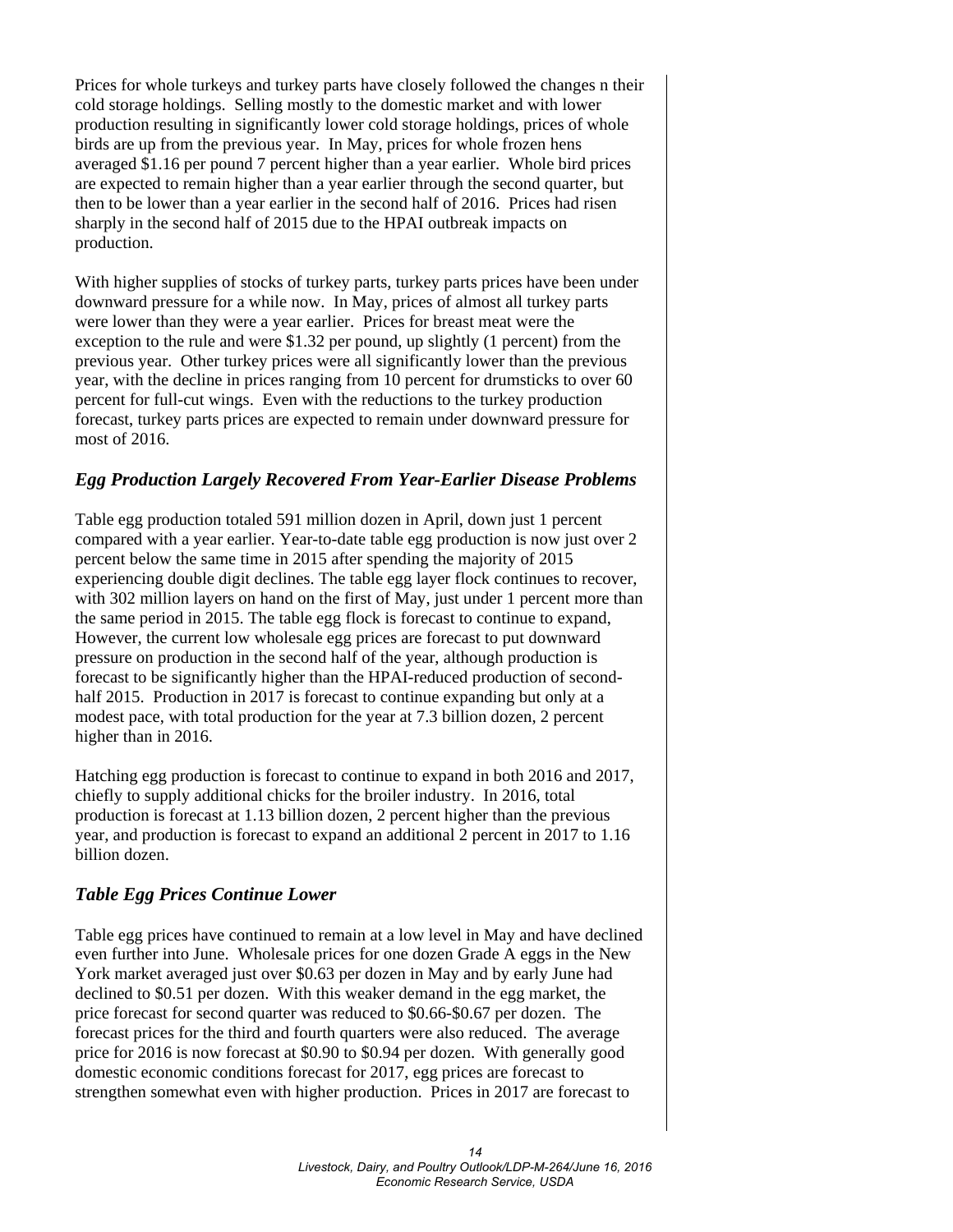average \$1.05 to \$1.14 per dozen, an increase of about 19 percent from the previous year

### **Broiler Trade**

### *U.S. Broiler Shipments Stay Down in April*

Broiler shipments decreased 6 percent in April compared with a year earlier, totaling 541 million pounds. Exports to Mexico, the United States' largest market, decreased by 3 percent from April 2015 levels to 118 million pounds. National bans by China, Russia, and South Korea continued to impact exports. Losses were seen in key markets, led by Canada, Angola, Cuba, Taiwan, and Georgia, all of which experienced declines of greater than 7 million pounds compared with a year earlier. These declines were nearly countered, however, by strong gains elsewhere. Shipments to Iraq were 126 percent higher than a year earlier at 33 million pounds. The United Arab Emirates, the Philippines, and Chile also posted very strong months, with broiler import gains of greater than 7 million pounds each.

In addition to import bans imposed by several markets, market conditions for U.S. exports have been difficult over the past 18 months as declining oil prices and a strong U.S. dollar have taken a toll on exports. For both conditions, however, some improvement has been seen in recent months. Crude oil prices have increased from a low of roughly \$32 per barrel in January to \$49 per barrel in June. Improving oil prices could be a boon for oil-exporting nations like Angola, whose broiler imports have lagged in recent months. In addition to oil prices, the trade-weighted U.S. dollar index published by the Federal Reserve Bank of St. Louis has declined by 4 percent since its peak in January. Both metrics, however, remain generally unfavorable for U.S. exports relative to 2014 levels. The forecast for 2016 broiler exports remain at 6.7 billion pounds, a 6-percent increase over 2015. The forecast for 2017 broiler exports is 6.9 billion pounds.



### **U.S. broiler exports April 2015 - April 2016**

Source: http://www.ers.usda.gov/data-products/livestock-meat-international-trade-data.aspx.

*<sup>15</sup>  Livestock, Dairy, and Poultry Outlook/LDP-M-264/June 16, 2016 Economic Research Service, USDA*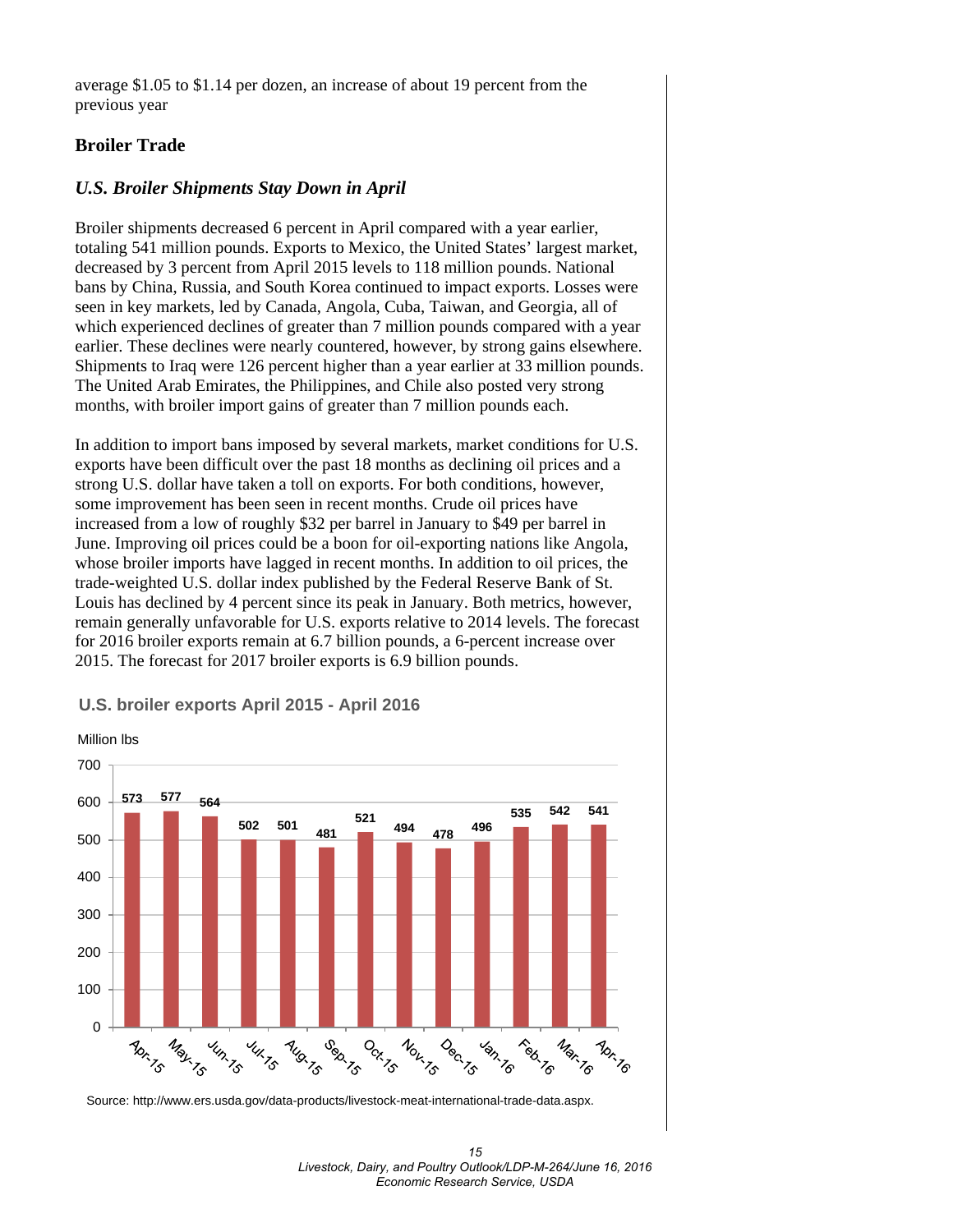### *Turkey Exports Up in April after Months in the Negative*

In April, turkey exports totaled 46 million pounds, 9 percent higher than the previous April. This was the first year-over-year increase for turkey exports since January of 2015. The increase mainly stems from an unexpectedly large number of shipments to Hong Kong. The 7 million pounds shipped to Hong Kong were 315 percent higher than the previous April. Not since the early 2000s have shipments to Hong Kong been as high as this month. Shipments to Mexico, the largest market for U.S. turkey products, totaled 25 million pounds in April, 5 percent below a year earlier. Mexico still remained responsible for 55 percent of total U.S. turkey exports in April. The 2016 forecast remains at 605 million pounds. The 2017 forecast is also unchanged at 670 million pounds.



**U.S. turkey exports April 2015 - April 2016**

Source: http://www.ers.usda.gov/data-products/livestock-meat-international-trade-data.aspx.

### *Egg Exports Down in April*

Total egg exports (shell eggs and egg products) reached the shell egg equivalent of 23 million dozen in April, 33 percent lower than the previous year. The four key markets for U.S. egg and egg product exports, Canada, Mexico, Japan, and Hong Kong, were all down in April. Shipments to Mexico were 50 percent lower in April than a year earlier, while shipments to Canada fell by 49 percent. The weak month for exports highlights the difficulty egg and egg product exporters are experiencing matching the recovery of domestic egg production. The forecast for 2016 exports is 316 million dozen, less than 1 percent below 2015 levels. The forecast for 2017 exports is 355 million dozen, a 12-percent gain over 2016.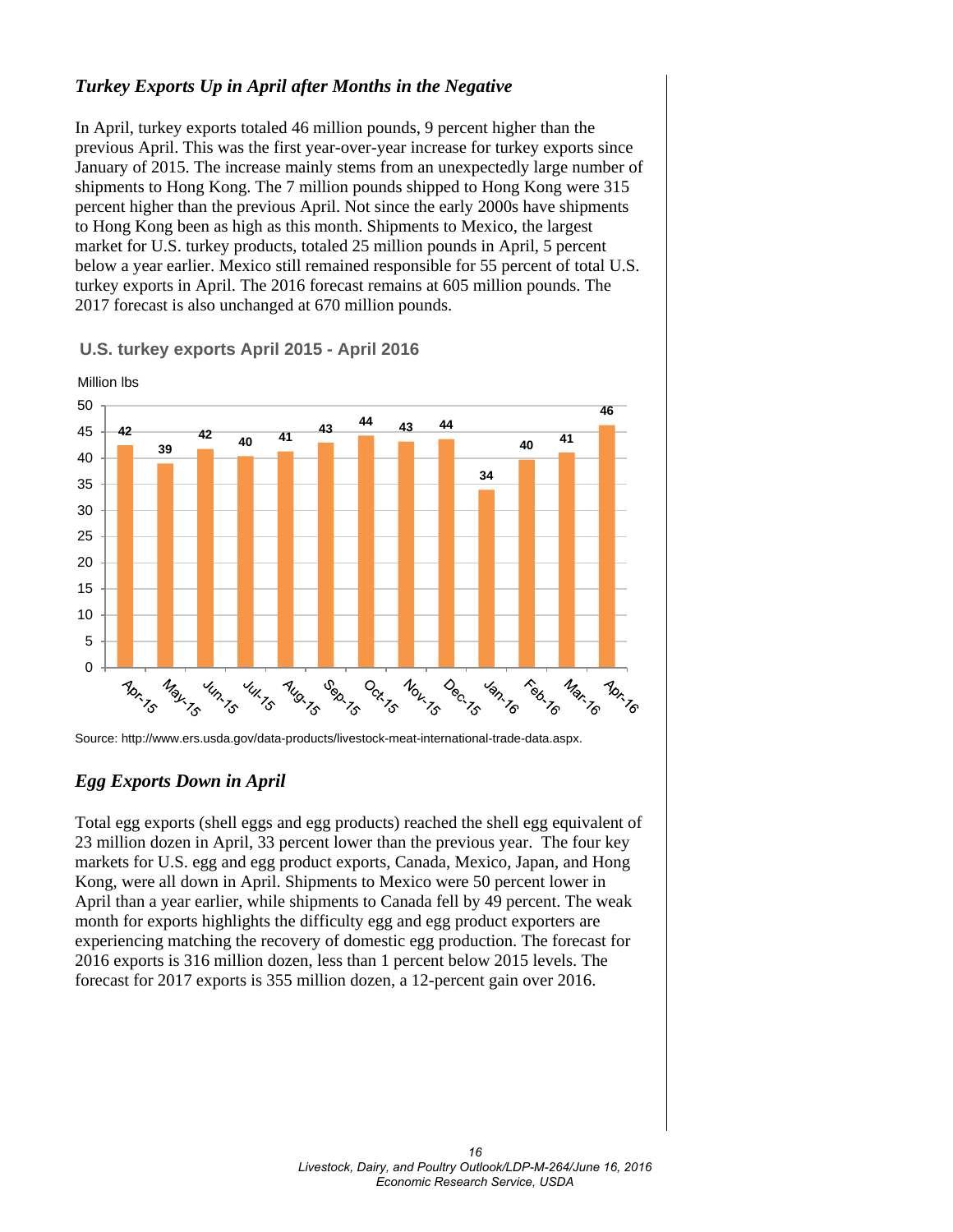

### **U.S. egg and egg product exports April 2015 - April 2016**

Million dozen

Source: http://www.ers.usda.gov/data-products/livestock-meat-international-trade-data.aspx.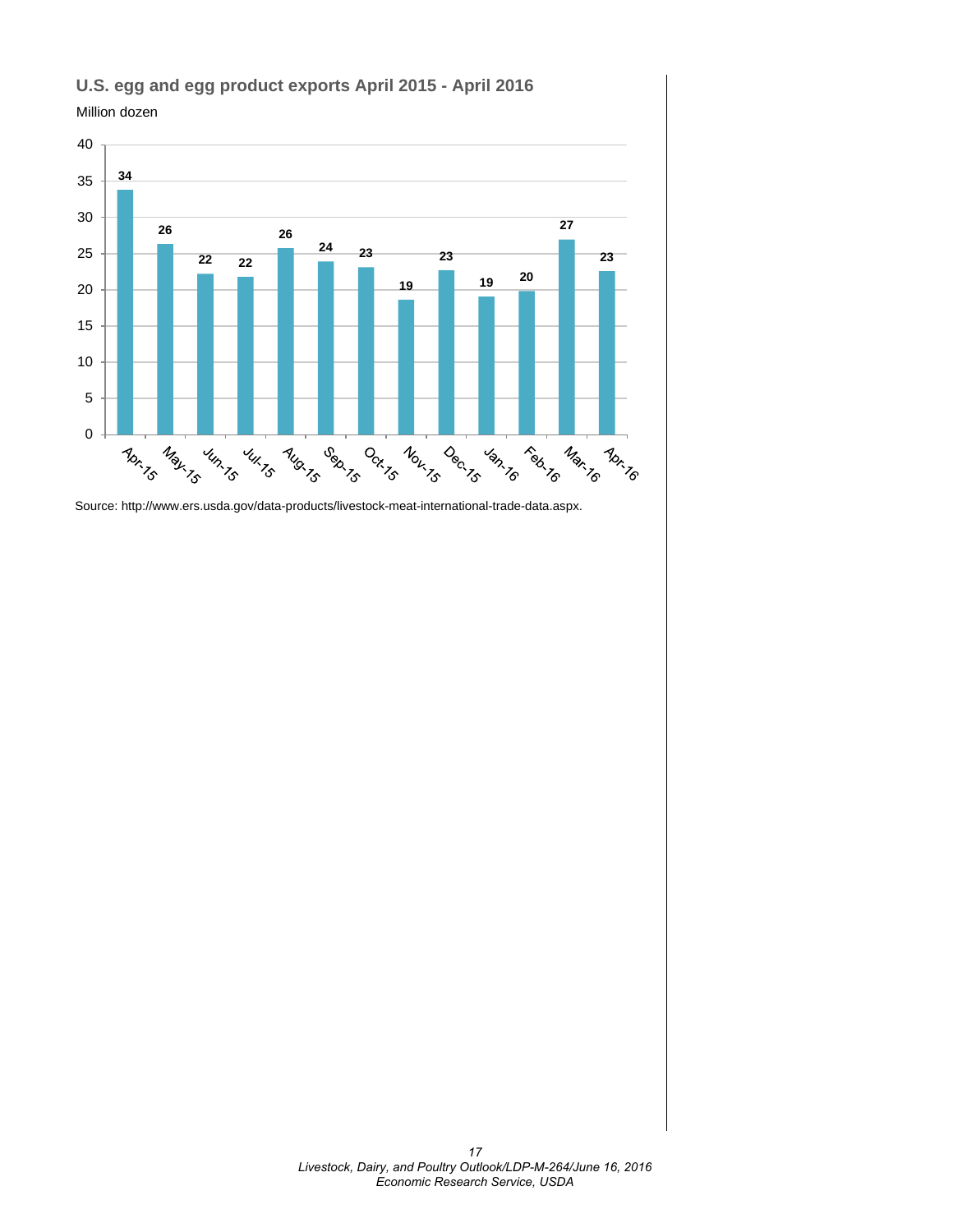### <span id="page-17-0"></span>**Contact Information**

| Ken Mathews (coordinator,<br>cattle/beef and yeal)      | (202) 694-5183 | kmathews@ers.usda.gov                        |
|---------------------------------------------------------|----------------|----------------------------------------------|
| Seanicaa Edwards<br>(beef/cattle and beef/cattle trade) |                | (202) 694-5333 seanicaa.edwards@ers.usda.gov |
| Alex Melton (poultry trade)                             | (202) 694-5409 | awmelton@ers.usda.gov                        |
| Mildred M. Haley (coordinator,<br>hogs/pork)            | (202) 694-5176 | mhaley@ers.usda.gov                          |
| David J. Harvey (poultry, eggs,<br>aquaculture)         | (202) 694-5177 | diharvey@ers.usda.gov                        |
| Sean Ramos (poultry, eggs)                              | (202) 694-5443 | sean.ramos@ers.usda.gov                      |
| Roger Hoskin (dairy)                                    | (202) 694-5148 | rhoskin@ers.usda.gov                         |
| Jerry Cessna (dairy)                                    | (202) 694-5171 | jgcessna@ers.usda.gov                        |
| Carolyn Liggon (web publishing)                         | (202) 694-5056 | cyliggon@ers.usda.gov                        |
|                                                         |                |                                              |

#### **Subscription Information**

Subscribe to ERS e-mail notification service at

<http://www.ers.usda.gov/subscribe-to-ers-e-newsletters.aspx> to receive timely notification of newsletter availability.

### *Data Products*

Meat Price Spreads, [http://www.ers.usda.gov/data-products/meat-price-spreads.aspx,](http://www.ers.usda.gov/data-products/meat-price-spreads.aspx)  provides monthly average values at the farm, wholesale, and retail stages of the marketing chain for selected animal products.

Livestock and Meat Trade Data, [http://www.ers.usda.gov/data-products/livestock-meat](http://www.ers.usda.gov/data-products/livestock-meat-international-trade-data.aspx)[international-trade-data.aspx,](http://www.ers.usda.gov/data-products/livestock-meat-international-trade-data.aspx) contains monthly and annual data for imports and exports of live cattle and hogs, beef and veal, lamb and mutton, pork, broilers, turkey, and shell eggs.

Livestock & Meat Domestic Data, [http://www.ers.usda.gov/data-products/livestock](http://www.ers.usda.gov/data-products/livestock-meatdomestic-data.aspx)[meatdomestic-data.aspx,](http://www.ers.usda.gov/data-products/livestock-meatdomestic-data.aspx) contains domestic supply, disappearance, and price data.

Dairy Data, [http://www.ers.usda.gov/data-products/dairy-data.aspx,](http://www.ers.usda.gov/data-products/dairy-data.aspx) includes data from multiple sources concerning supply, demand, and prices for the dairy industry.

#### *Related Websites*

Livestock, Dairy, and Poultry Outlook, <http://www.ers.usda.gov/publications/ldpm-livestock,-dairy,-and-poultry-outlook.aspx> Animal Production and Marketing Issues, <http://www.ers.usda.gov/topics/animal-products/animal-production-marketing-issues.aspx> Cattle,<http://www.ers.usda.gov/topics/animal-products/cattle-beef.aspx> Dairy,<http://www.ers.usda.gov/topics/animal-products/dairy.aspx> Hogs,<http://www.ers.usda.gov/topics/animal-products/hogs-pork.aspx> Poultry and Eggs,<http://www.ers.usda.gov/topics/animal-products/poultry-eggs.aspx> WASDE,

<http://usda.mannlib.cornell.edu/MannUsda/viewDocumentInfo.do?documentID=1194>

The U.S. Department of Agriculture (USDA) prohibits discrimination in all its programs and activities on the basis of race, color, national origin, age, disability, and, where applicable, sex, marital status, familial status, parental status, religion, sexual orientation, genetic information, political beliefs, reprisal, or because all or a part of an individual's income is derived from any public assistance program. (Not all prohibited bases apply to all programs.) Persons with disabilities who require alternative means for communication of program information (Braille, large print, audiotape, etc.) should contact USDA's TARGET Center at (202) 720-2600 (voice and TDD). To file a complaint of discrimination write to USDA, Director, Office of Civil Rights, 1400 Independence Avenue, S.W., Washington, D.C. 20250-9410 or call (800) 795-3272 (voice) or (202) 720-6382 (TDD). USDA is an equal opportunity provider and employer.

#### **E mail Notification**

Readers of ERS outlook reports have two ways they can receive an e-mail notice about release of reports and associated data.

• Receive timely notification (soon after the report is posted on the web) via USDA's Economics, Statistics and Market Information System (which is housed at Cornell University's Mann Library). Go to [http://usda.mannlib.cornell.edu/](http://usda.mannlib.cornell.edu/MannUsda/aboutEmailService.do) [MannUsda/aboutEmailService.do](http://usda.mannlib.cornell.edu/MannUsda/aboutEmailService.do) and follow the instructions to receive e-mail notices about ERS, Agricultural Marketing Service, National Agricultural Statistics Service, and World Agricultural Outlook Board products.

• Receive weekly notification (on Friday afternoon) via the ERS website. Go to

[http://www.ers.usda.gov/subscrib](http://www.ers.usda.gov/subscribe-to-ers-e-newsletters.aspx) [e-to-ers-e-newsletters.aspx](http://www.ers.usda.gov/subscribe-to-ers-e-newsletters.aspx) and follow the instructions to receive notices about ERS outlook reports, Amber Waves magazine, and other reports and data products on specific topics. ERS also offers RSS (really simple syndication) feeds for all ERS products. Go to <http://www.ers.usda.gov/rss/> to get started.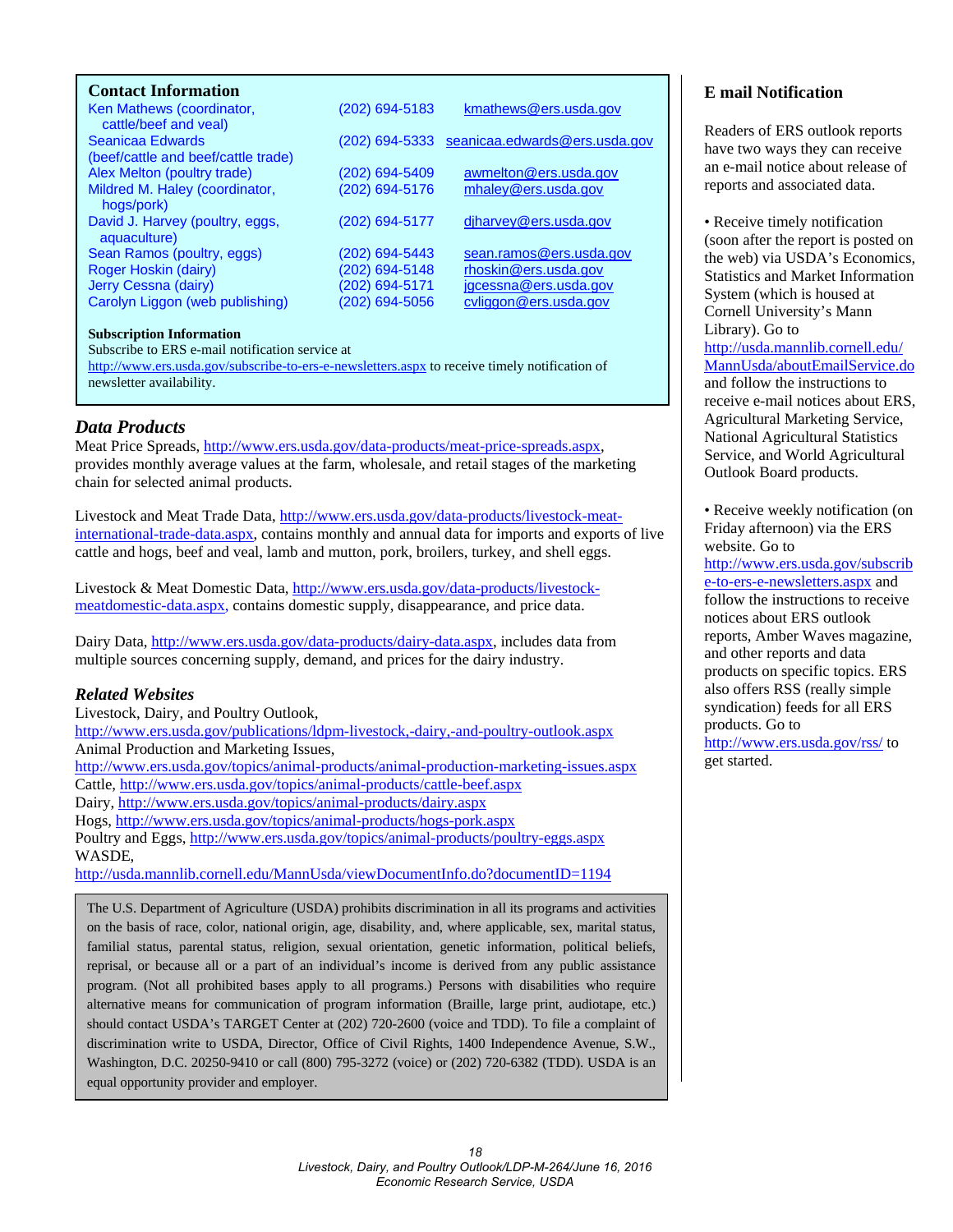### <span id="page-18-0"></span>**U.S. red meat and poultry forecasts**

|                                                        | 2013   |        |        | 2014   |        |        |        | 2015                        |        |        |        |        | 2016   |        |        |        |            |             |         |         | 2017            |         |  |
|--------------------------------------------------------|--------|--------|--------|--------|--------|--------|--------|-----------------------------|--------|--------|--------|--------|--------|--------|--------|--------|------------|-------------|---------|---------|-----------------|---------|--|
|                                                        |        |        | Ш      | IV     | Annual |        |        | $\mathop{\rm III}\nolimits$ | IV     | Annual |        | П      | Ш      | IV     | Annual |        |            | Ш           | IV      | Annual  |                 | Annual  |  |
| <b>Production, million lb</b>                          |        |        |        |        |        |        |        |                             |        |        |        |        |        |        |        |        |            |             |         |         |                 |         |  |
| Beef                                                   | 6,175  | 6,513  | 6,609  | 6,423  | 25,720 | 5,866  | 6,184  | 6,179                       | 6,021  | 24,250 | 5,665  | 5,856  | 6,068  | 6,109  | 23,698 | 5,935  | 5,995      | 6,425       | 6,320   | 24,675  | 6,045           | 25,785  |  |
| Pork                                                   | 5,775  | 5,516  | 5,622  | 6,274  | 23,187 | 5,784  | 5,504  | 5,424                       | 6,131  | 22,843 | 6,162  | 5,925  | 5,958  | 6,457  | 24,501 | 6,230  | 5,965      | 6,170       | 6,595   | 24,960  | 6,290           | 25,610  |  |
| Lamb and mutton                                        | 38     | 41     | -40    | 38     | 156    | 37     | 43     | 38                          | 38     | 156    | 38     | 39     | 37     | 37     | 150    | 38     | 37         | 37          | 39      | 151     | 38              | 154     |  |
| <b>Broilers</b>                                        | 9,144  | 9,466  | 9,683  | 9,537  | 37,830 | 9,299  | 9,618  | 9,835                       | 9,814  | 38,565 | 9,718  | 10,021 | 10,372 | 9,937  | 40,048 | 10,039 | 10,225     | 10,475      | 10,275  | 41,014  | 10,240          | 42,020  |  |
| Turkeys                                                | 1,459  | 1,486  | 1,440  | 1,420  | 5,806  | 1,332  | 1,428  | 1,478                       | 1,517  | 5,756  | 1,429  | 1,389  | 1,352  | 1,458  | 5,627  | 1,435  | 1,435      | 1,500       | 1,550   | 5,920   | 1,440           | 6,115   |  |
| Total red meat & poultry                               | 22,743 | 23,183 | 23,563 | 23,844 | 93,333 | 22,469 | 22,934 | 23,111                      | 23,671 | 92,185 | 23,157 | 23,382 | 23,940 | 24,150 | 94,630 | 23,830 | 23,811     | 24,761      | 24,935  | 97,337  | 24,173          | 100,321 |  |
| Table eggs, mil. doz.                                  | 1,733  | 1,746  | 1,775  | 1,829  | 7,083  | 1,794  | 1,823  | 1,852                       | 1,895  | 7,364  | 1,809  | 1,712  | 1,646  | 1,700  | 6,867  | 1,762  | 1,775      | 1,800       | 1,840   | 7,177   | 1,785           | 7,315   |  |
| Per capita disappearance, retail lb 1/                 |        |        |        |        |        |        |        |                             |        |        |        |        |        |        |        |        |            |             |         |         |                 |         |  |
| Beef                                                   | 13.7   | 14.5   | 14.3   | 13.9   | 56.3   | 13.1   | 14.0   | 13.7                        | 13.4   | 54.1   | 13.1   | 13.6   | 13.9   | 13.3   | 53.9   | 13.6   | 13.4       | <b>14.0</b> | 13.6    | 54.5    | 13.2            | 55.4    |  |
| Pork                                                   | 11.5   | 11.3   | 11.4   | 12.7   | 46.8   | 11.3   | 11.0   | 11.1                        | 13.0   | 46.4   | 12.3   | 11.8   | 12.1   | 13.5   | 49.8   | 12.6   | 11.9       | 12.4        | 13.3    | 50.1    | 12.5            | 51.1    |  |
| Lamb and mutton                                        | 0.3    | 0.2    | 0.2    | 0.2    | 0.9    | 0.2    | 0.2    | 0.2                         | 0.3    | 0.9    | 0.2    | 0.3    | 0.2    | 0.3    | 1.0    | 0.3    | 0.3        | 0.2         | 0.3     | 1.1     | 0.2             | 0.9     |  |
| <b>Broilers</b>                                        | 20.0   | 20.3   | 21.0   | 20.5   | 81.8   | 20.3   | 20.8   | 21.2                        | 21.1   | 83.3   | 21.4   | 22.1   | 23.3   | 22.1   | 88.9   | 22.5   | 22.5       | 23.0        | 22.4    | 90.4    | 22.4            | 91.5    |  |
| Turkeys                                                | 3.7    | 3.6    | 4.0    | 4.7    | 15.9   | 3.4    | 3.5    | 3.9                         | 4.9    | 15.7   | 3.5    | 3.6    | 3.9    | 4.9    | 16.0   | 3.6    | 3.7        | 4.2         | 5.0     | 16.4    | 3.6             | 16.8    |  |
| Total red meat & poultry                               | 49.5   | 50.2   | 51.3   | 52.4   | 203.4  | 48.7   | 49.8   | 50.5                        | 53.0   | 202.0  | 50.9   | 51.8   | 53.8   | 54.5   | 210.9  | 52.9   | 52.1       | 54.1        | 54.8    | 214.0   | 52.4            | 217.2   |  |
| Eggs, number                                           | 64.3   | 63.4   | 64.7   | 66.2   | 258.6  | 65.5   | 66.2   | 67.2                        | 67.7   | 266.6  | 65.0   | 62.3   | 61.1   | 64.5   | 252.9  | 66.2   | 65.4       | 65.1        | 66.1    | 262.8   | 64.3            | 262.5   |  |
| <b>Market prices</b>                                   |        |        |        |        |        |        |        |                             |        |        |        |        |        |        |        |        |            |             |         |         |                 |         |  |
| Choice steers, 5-area Direct, \$/cwt                   | 125.52 | 124.95 | 122.30 | 130.77 | 125.89 | 146.34 | 147.82 | 158.49                      | 165.60 | 154.56 | 162.43 | 158.1  | 144.22 | 127.71 | 148.12 | 134.81 | 126-129    | 119-125     | 119-129 | 125-129 | 118-128 118-128 |         |  |
| Feeder steers, Ok City, \$/cwt                         | 141.36 | 133.10 | 152.08 | 161.69 | 147.06 | 167.49 | 188.64 | 220.90                      | 234.25 | 202.82 | 210.31 | 219.69 | 206.47 | 173.59 | 202.52 | 155.82 | 146-149    | 146-152     | 149-159 | 150-154 | 150-160         | 149-159 |  |
| Cutter Cows, National L.E., \$/cwt                     | 77.87  | 77.46  | 78.36  | 76.55  | 77.56  | 89.12  | 98.57  | 111.27                      | 109.21 | 102.04 | 107.6  | 109.50 | 103.34 | 77.80  | 99.56  | 73.50  | 72-75      | 67-73       | 69-79   | 71-75   | 70-80           | 79-89   |  |
| Choice slaughter lambs, San Angelo, \$/cwt             | 107.53 | 91.72  | 94.26  | 150.97 | 111.12 | 166.69 | 148.99 | 156.02                      | 162.69 | 158.60 | 147.17 | 140.09 | 146.23 | 142.52 | 144.00 | 133.33 | 134-137    | 132-138     | 133-143 | 133-137 | 125-135         | 122-132 |  |
| Nat'l base cost, 51-52 % lean, live equivalent, \$/cwt | 59.03  | 65.46  | 70.59  | 61.11  | 64.05  | 68.69  | 85.40  | 83.30                       | 66.74  | 76.03  | 48.47  | 53.20  | 54.59  | 44.66  | 50.23  | 44.63  | 53-54      | 52-54       | 41-45   | 48-49   | 40-44           | 42-46   |  |
| Broilers, 12 City, cents/lb                            | 103.50 | 108.60 | 93.90  | 92.80  | 99.70  | 98.40  | 113.70 | 104.60                      | 102.80 | 104.90 | 97.00  | 104.20 | 83.70  | 77.20  | 90.50  | 84.60  | 93-94      | 89-93       | 86-94   | 88-91   | 84-90           | 85-93   |  |
| Turkeys, Eastern, cents/lb                             | 96.00  | 97.70  | 99.90  | 105.40 | 99.80  | 100.70 | 105.60 | 110.20                      | 113.90 | 107.60 | 99.60  | 108.50 | 126.40 | 130.10 | 116.20 | 114.70 | 115-118    | 113-119     | 114-124 | 114-119 | 107-115         | 111-120 |  |
| Eggs, New York, cents/doz.                             | 126.90 | 109.90 | 119.00 | 143.00 | 124.70 | 142.70 | 134.60 | 129.30                      | 162.70 | 142.30 | 146.90 | 170.30 | 235.70 | 174.10 | 181.80 |        | -66-67     | 78-82       | 96-104  | 90-94   | 91-99           | 105-114 |  |
| U.S. trade, million lb                                 |        |        |        |        |        |        |        |                             |        |        |        |        |        |        |        |        |            |             |         |         |                 |         |  |
| Beef & veal exports                                    | 557    | 636    | 716    | 680    | 2,589  | 583    | 667    | 679                         | 644    | 2,573  | 526    | 606    | 541    | 593    | 2,266  | 534    | 620        | 660         | 635     | 2,449   | 550             | 2,580   |  |
| Beef & veal imports                                    | 590    | 629    | 515    | 516    | 2,250  | 597    | 767    | 765                         | 818    | 2,947  | 876    | 991    | 890    | 613    | 3,370  | 793    | 805        | 695         | 600     | 2,893   | 625             | 2,550   |  |
| Lamb and mutton imports                                | 49     | 44     | 36     | 44     | 173    | 46     | 49     | 45                          | 55     | 195    | 53     | 56     | 46     | 59     | 213    | 68     | 57         | 52          | 56      | 233     | 50              | 188     |  |
| Pork exports                                           | 1,217  | 1,225  | 1,205  | 1,341  | 4,988  | 1,347  | 1,279  | 1,090                       | 1,140  | 4,857  | 1,165  | 1,334  | 1,172  | 1,270  | 4,941  | 1,223  | 1,300      | 1,275       | 1,400   | 5,198   | 1,250           | 5,300   |  |
| Pork imports                                           | 208    | 210    | 229    | 233    | 880    | 212    | 240    | 256                         | 299    | 1,008  | 278    | 264    | 269    | 300    | 1,111  | 293    | 265        | 285         | 315     | 1,158   | 295             | 1,160   |  |
| <b>Broiler</b> exports                                 | 1,752  | 1,865  | 1,855  | 1,874  | 7,346  | 1,827  | 1,834  | 1,857                       | 1,782  | 7,301  | 1,629  | 1,714  | 1,483  | 1,493  | 6,319  | 1,573  | 1,665      | 1,735       | 1,750   | 6,723   | 1,660           | 6,905   |  |
| Turkey exports                                         | 179    | 182    | 198    | 202    | 760    | 163    | 188    | 223                         | 231    | 805    | 154    | 123    | 125    | 131    | 533    | 115    | <b>140</b> | 165         | 185     | 605     | 150             | 670     |  |
| Live swine imports (thousand head)                     | 1,326  | 1,285  | 1,223  | 1,113  | 4,948  | 1,195  | 1,216  | 1,264                       | 1,272  | 4,947  | 1,312  | 1,538  | 1,371  | 1,520  | 5,741  | 1,475  | 1,440      | 1,565       | 1,590   | 6,070   | 1,500           | 6,350   |  |

Note: Forecasts are in bold.

1/ Per capita meat and egg disappearance data are calculated using the Resident Population Plus Armed Forces Overseas series from the Census Bureau of the Department of Commerce.

Source: World Agricultural Supply and Demand Estimates and Supporting Materials. For further information, contact: Mildred M. Haley, mhaley@ers.usda.gov

**Updated 6/14/2016**